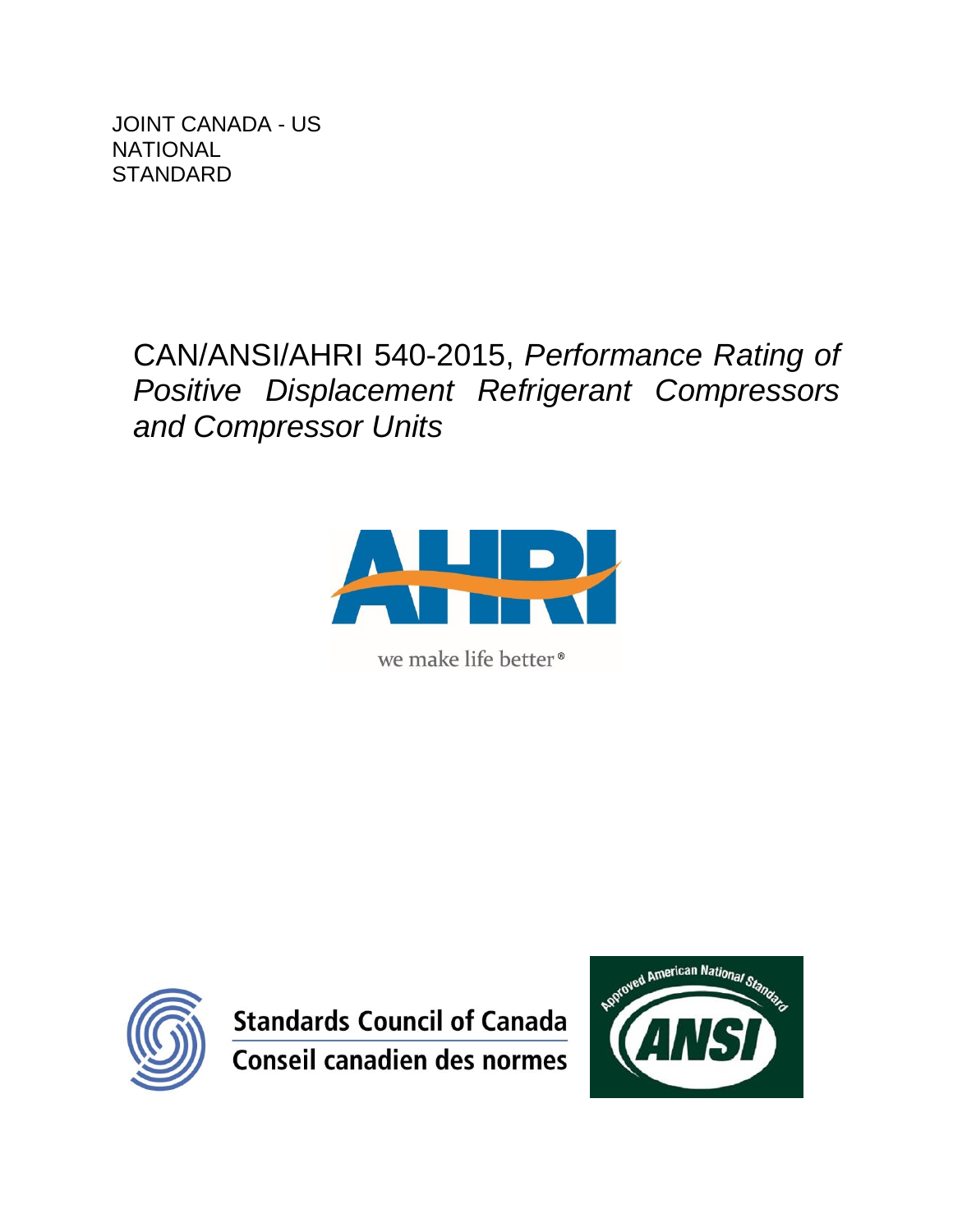Established timeline for review: A revision is scheduled to be released within five years of the publication date.

#### **National Standard of Canada**

A National Standard of Canada is a standard developed by an SCC-accredited Standards Development Organization (SDO), and approved by the Standards Council of Canada (SCC), in accordance with SCCs: Requirements and Guidance-Accreditation for Standards Development Organizations, and Requirements for Guidance-Approval of National Standards of Canada Designation. More information on National Standard requirements can be found at www.scc.ca. An SCC-approved standard reflects the consensus of a number of experts whose collective interests provide, to the greatest practicable extent, a balance of representation of affected stakeholders. National Standards of Canada are intended to make a significant and timely contribution to the Canadian interest.

SCC is a Crown corporation within the portfolio of Industry Canada. With the goal of enhancing Canada's economic competitiveness and social well-being, SCC leans and facilitates the development and use of national and international standards. SCC also coordinates Canadian participation in standards development, and identifies strategies to advance Canadian standardization efforts. Accreditation services are provided by SCC to various customers, including product certifiers, testing laboratories, and standards development organizations. A list of SCC programs and accredited bodies is publicly available at www.scc.ca. Users should always obtain the latest edition of a National Standard of Canada from the standards development organization responsible for its publication, as these documents are subject to periodic review.

The responsibility for approving standards as NSCs rests with:

Standards Council of Canada 600-55 Metcalfe Street Ottawa, ON K1P 6L5, Canada

#### CETTE NORME NATIONALE DU CANADA EST DISPONIBLE EN VERSIONS FRANÇAISE ET ANGLAISE.

It is the responsibility of the user to judge the suitability of this National Standard of Canada for his/her purpose.

International Classification for Standards (ICS) number: 23.140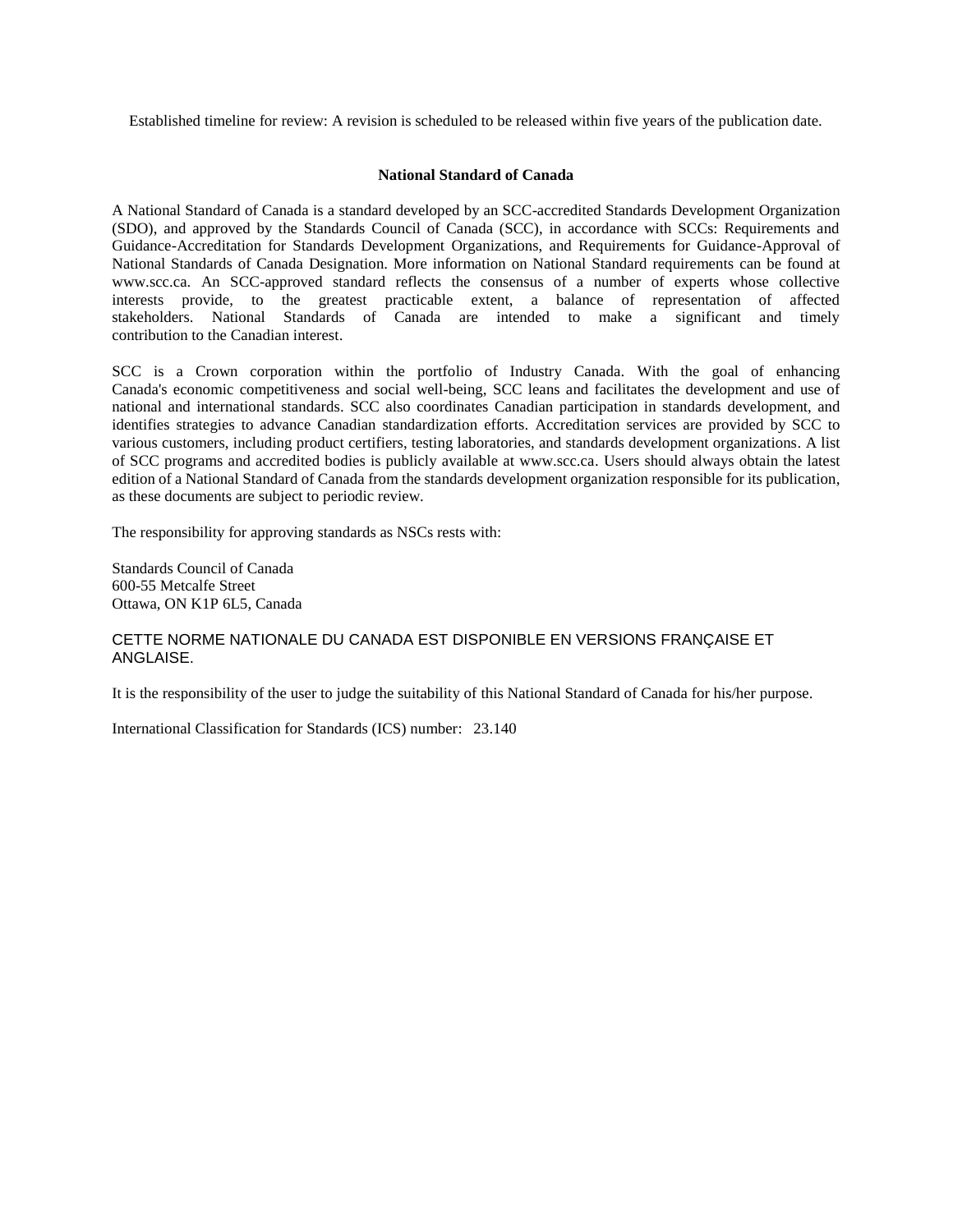#### AHRI Contact Information:

2111 Wilson Blvd. Suite 500 Arlington, Virginia 22201 Phone: 703-524-8800 Fax: 703-562-1942 Email[: dabbate@ahrinet.org](mailto:dabbate@ahrinet.org)

This standard was approved as a Joint Canada - United States National Standard by the Standards Council of Canada.

To purchase the standard please contact Daniel Abbate a[t dabbate@ahrinet.org.](mailto:dabbate@ahrinet.org)

| <b>Technical Committee for AHRI Standard 540</b>                   |                                            |  |  |
|--------------------------------------------------------------------|--------------------------------------------|--|--|
| Participant                                                        | <b>Interest Category</b><br>Classification |  |  |
| <b>Ronald Beaulne</b><br><b>Bitzer Canada</b>                      | Producer                                   |  |  |
| Vince Zolli<br>National Refrigeration and A/C Canada Corp.         | Producer                                   |  |  |
| Matthew B. Williams<br>Association of Home Appliance Manufacturers | <b>General Interest</b>                    |  |  |
| Duane P. Brown<br>American Petroleum Institute                     | <b>General Interest</b>                    |  |  |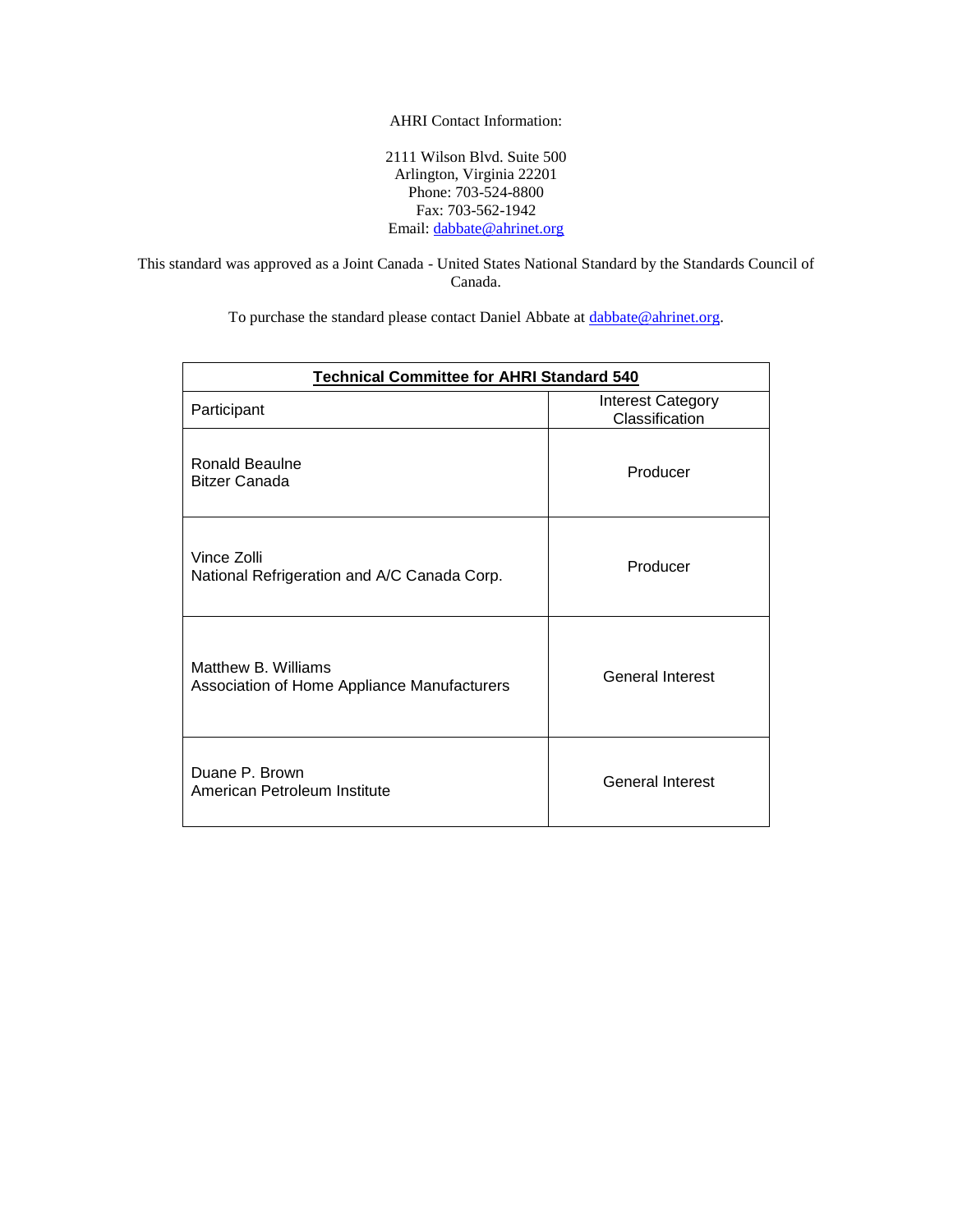## **IMPORTANT**

# *SAFETY RECOMMENDATIONS*

AHRI does not set safety standards and does not certify or guarantee the safety of any products, components or systems designed, tested, rated, installed or operated in accordance with this standard/guideline. It is strongly recommended that products be designed, constructed, assembled, installed and operated in accordance with nationally recognized safety standards and code requirements appropriate for products covered by this standard/guideline.

AHRI uses its best efforts to develop standards/guidelines employing state-of-the-art and accepted industry practices. AHRI does not certify or guarantee that any tests conducted under its standards/guidelines will be nonhazardous or free from risk.

Notes:

This standard supersedes AHRI Standard 540-2004.

This standard was approved by ANSI on: 3/20/2016.

This standard is suitable for third party certification.

It is the responsibility of the user to select its preferred units of measure.

#### Foreword

The following are significant changes made in this update:

- 1) Move away from standard ratings and work primarily with published ratings
	- a. Ratings from coefficients are primary source
	- b. Old tables of standard rating conditions would be included in appendix for reference
	- c. Manufacturers can continue to publish information at specific points of interest
- 2) Different uncertainties for different parts of the Application Envelope
	- a. High Temperature
		- b. Medium Temperature
	- c. Low Temperature
- 3) More specific information to help with the development of ratings and the verification of the ratings a. Adding statistical aspect to uncertainties
	- b. Incorporation of more specific information on uncertainty
- 4) Specific guidelines for initial estimates of performance at different superheat values

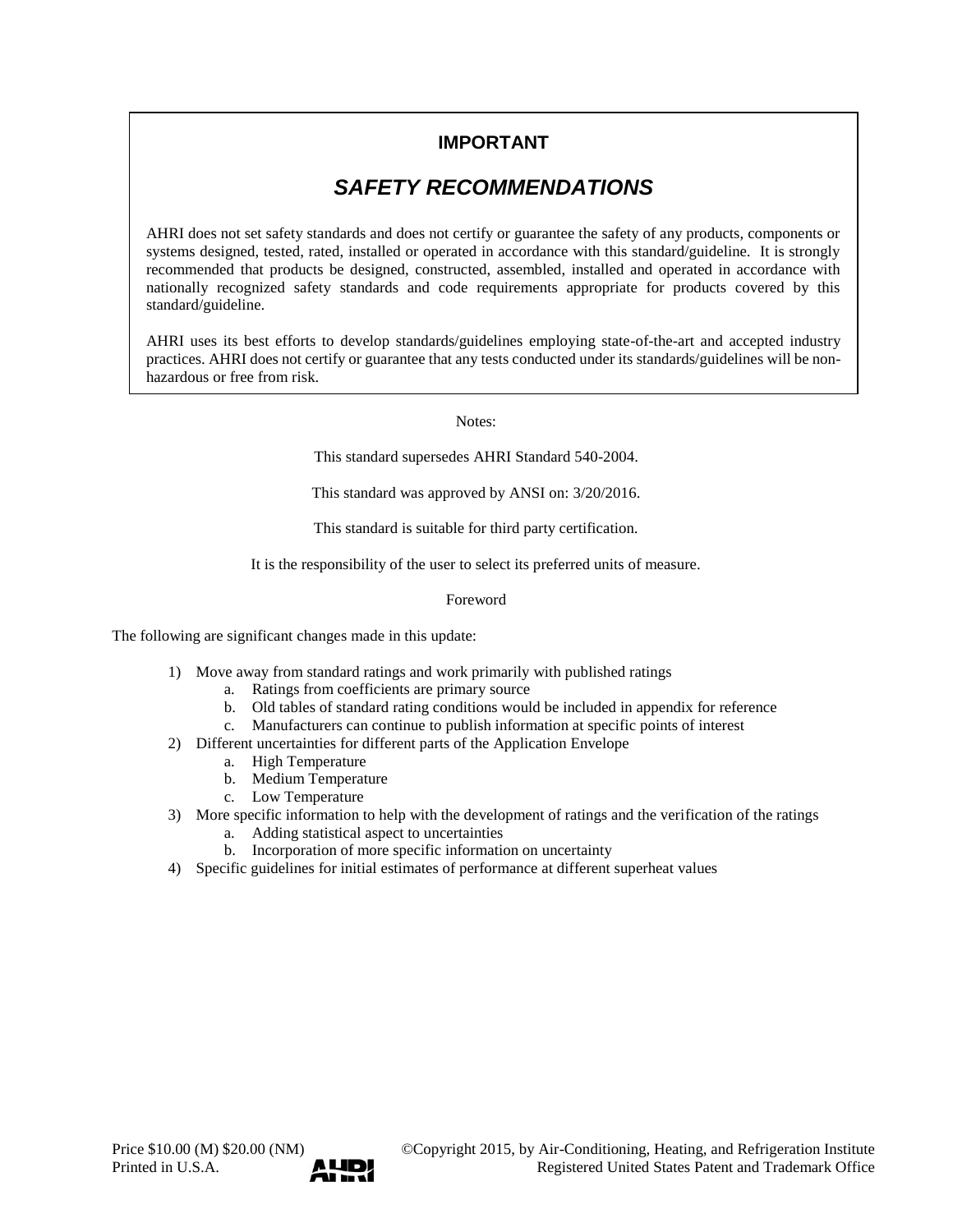### **TABLE OF CONTENTS**

#### SECTION PAGE

| Section 1. |  |
|------------|--|
| Section 2. |  |
| Section 3. |  |
| Section 4. |  |
| Section 5. |  |
| Section 6. |  |
| Section 7. |  |
| Section 8. |  |
| Section 9. |  |

### **TABLES**

| Table $2$ (I-P). |  |
|------------------|--|
| Table 1 (SI).    |  |
| Table 2 (SI).    |  |
| Table 3.         |  |

### **FIGURES**

| Figure 1 $(I-P)$ . | Application Envelope for the Rating Uncertainties. |  |
|--------------------|----------------------------------------------------|--|
| Figure 1 $(SI)$ .  | Application Envelope for the Rating Uncertainties, |  |

### **APPENDICES**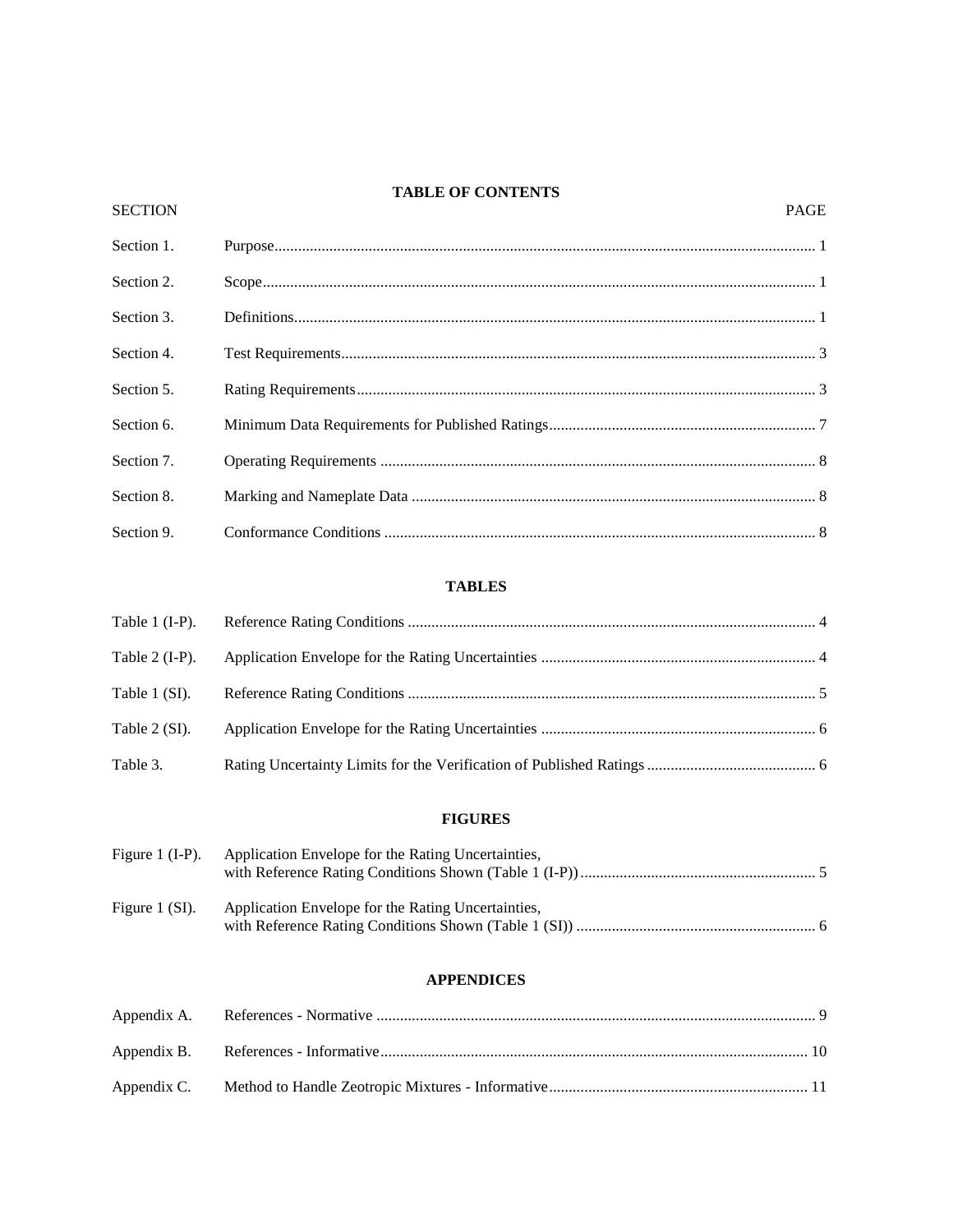| Appendix D. |  |
|-------------|--|
| Appendix E. |  |
| Appendix F. |  |

### **FIGURES FOR APPENDICES**

| Figure C1.              | Cycle Process for Single Component Refrigerants and Azeotropic Mixtures  11 |  |
|-------------------------|-----------------------------------------------------------------------------|--|
| Figure C <sub>2</sub> . |                                                                             |  |
| Figure C <sub>3</sub> . |                                                                             |  |

### **TABLES FOR APPENDICES**

| Table E1.              | Historical Rating Conditions for Compressors Used in Commercial Refrigeration<br>Applications (Based on 95°F, 35°C Ambient Temperature Surrounding the Compressor) |  |
|------------------------|--------------------------------------------------------------------------------------------------------------------------------------------------------------------|--|
| Table E2.              | Historical Rating Conditions for Compressors Used In Air Conditioners and Heat Pumps<br>(Based on 95°F, 35°C Ambient Temperature Surrounding the Compressor)  17   |  |
| Table F1.              | Rating Uncertainty Limits for the Verification of Published Ratings of Batches of                                                                                  |  |
| Table F <sub>2</sub> . | Total Standard Deviations Associated with the Rating Uncertainty Limits for the                                                                                    |  |
| Table F3.              | Acceptance Criteria for the Verification of Published Ratings Using a Sample Size of 1  19                                                                         |  |
| Table F4.              | Acceptance Criteria for the Verification of Published Ratings Using a Sample Size of 3 20                                                                          |  |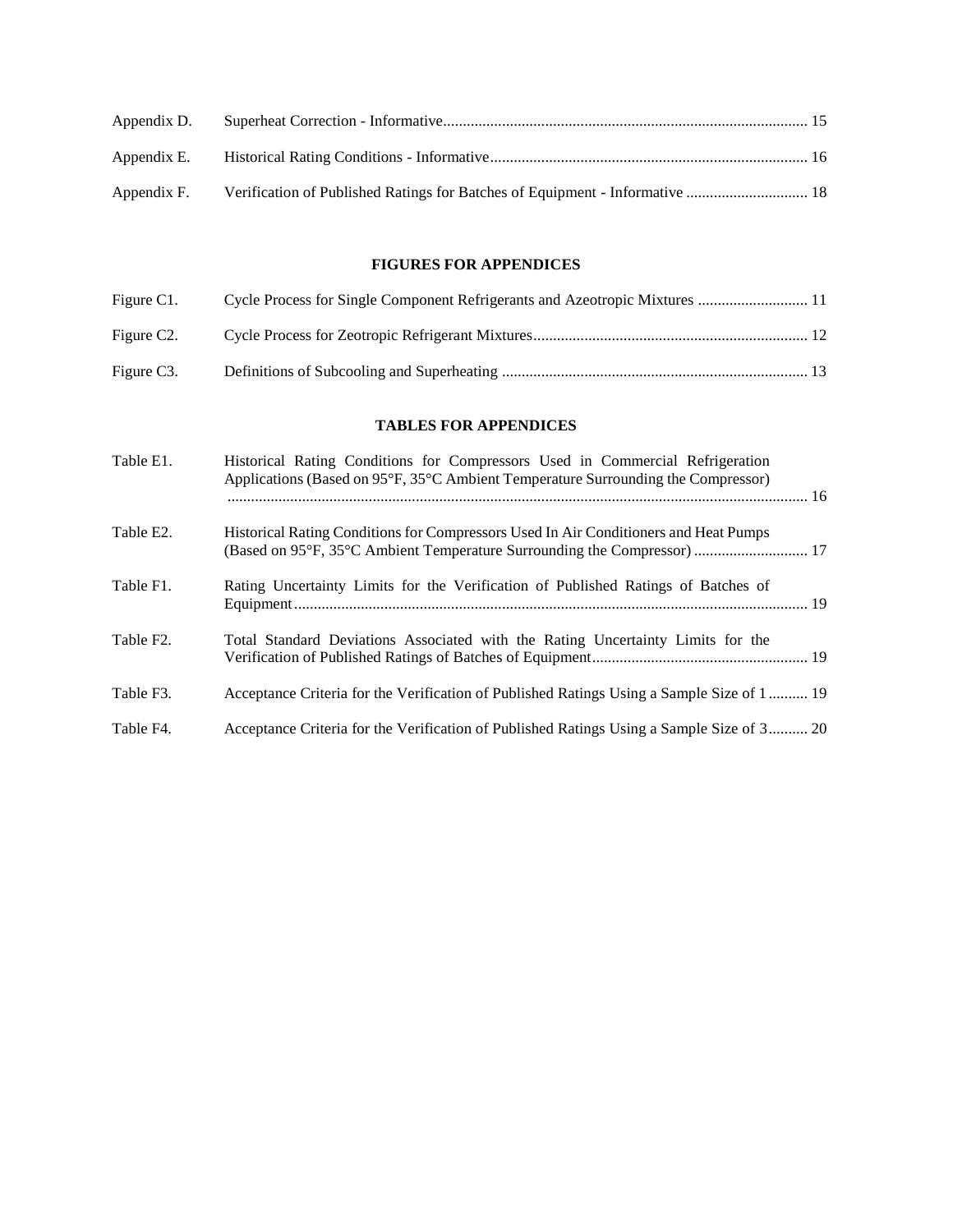# **PERFORMANCE RATING OF POSITIVE DISPLACEMENT REFRIGERANT COMPRESSORS AND COMPRESSOR UNITS**

### **Section 1. Purpose**

**1.1** Purpose. The purpose of this standard is to establish, for Compressors: definitions, test requirements, rating requirements, minimum data requirements for Published Ratings, operating requirements, marking and nameplate data, and conformance conditions.

**1.1.1** *Intent.* This standard is intended for the guidance of the industry, including manufacturers, engineers, installers, contractors and users. The standard defines the minimum amount of information, in a standard form to enable the evaluation and comparison of different Compressors for use in a particular application.

**1.1.2** *Review and Amendment*. This standard is subject to review and amendment as technology advances.

### **Section 2. Scope**

**2.1** *Scope.* This standard applies to positive displacement refrigerant Compressors operating in subcritical applications at a fixed displacement. This standard also applies to the presentation of performance data for Compressors for air-cooled, evaporative-cooled or water-cooled air-conditioning, heat pump and refrigeration applications. The manufacturer is solely responsible for the determination of values to be used in published product information. This standard stipulates the minimum amount of information to be provided and suggests a method to be used to verify the accuracy of that information.

**2.2** *Exclusions*.

**2.2.1** This standard does not apply to Compressors employing ammonia, as covered in ANSI/AHRI Standard 510 or carbon dioxide in subcritical and transcritical applications, as covered in ANSI/AHRI Standard 570 (I-P) and ANSI/AHRI Standard 571 (SI).

**2.2.2** This standard does not apply to modulated refrigerant mass flow Compressors or Compressors utilizing vapor injection for the purpose of subcooling to gain capacity.

- **2.2.3** This standard does not apply to Compressors intended for use in:
	- **2.2.3.1** Household refrigerators and freezers
	- **2.2.3.2** Automotive air-conditioners
	- **2.2.3.3** Dehumidifiers
	- **2.2.3.4** Industrial products other than heating and cooling

#### **Section 3. Definitions**

All terms in this document will follow the standard industry definitions in the *ASHRAE Terminology* website [\(https://www.ashrae.org/resources--publications/free-resources/ashrae-terminology\)](https://www.ashrae.org/resources--publications/free-resources/ashrae-terminology) unless otherwise defined in this section.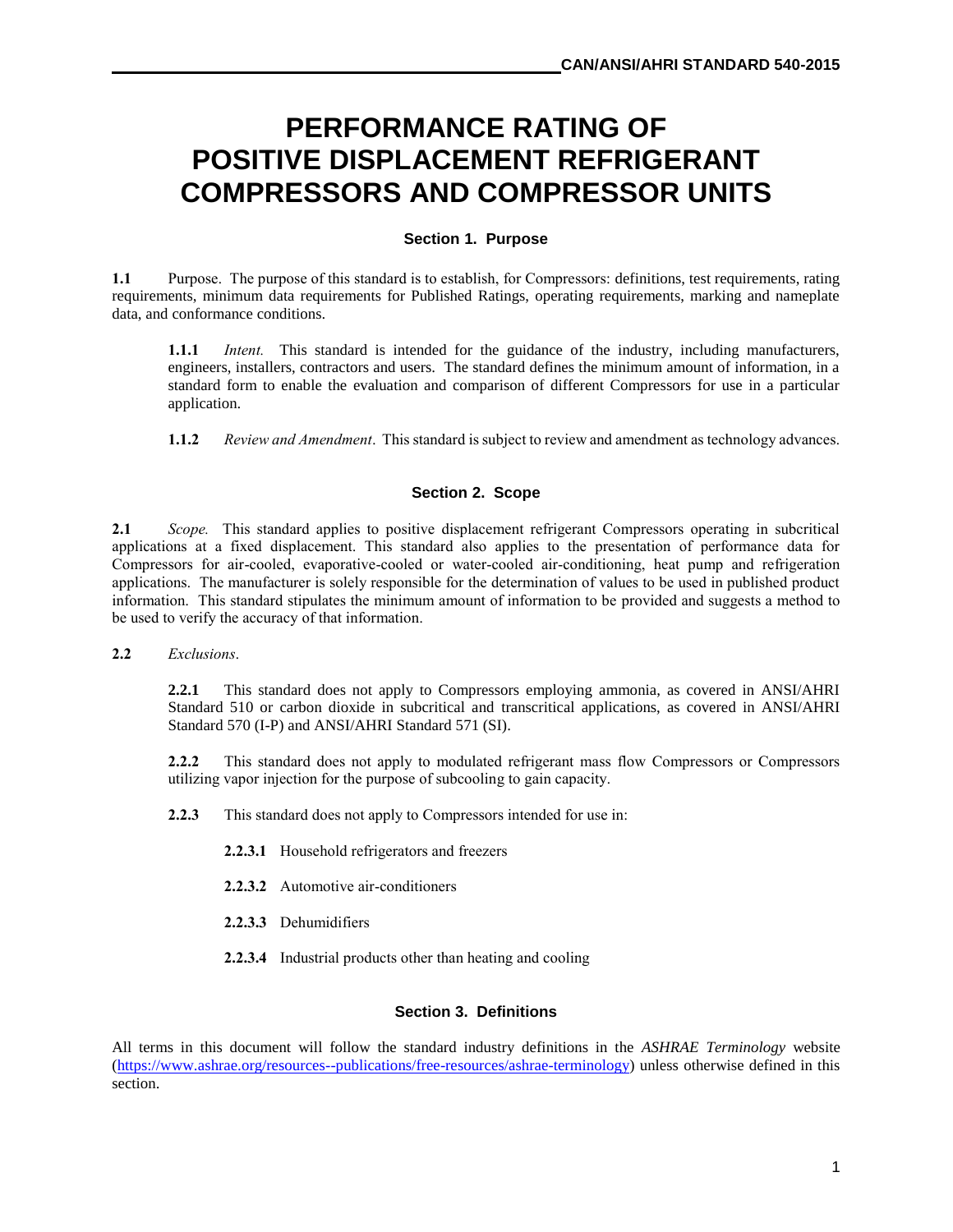**3.1** *Batch of Equipment*. A number of Compressors intended to perform the same function, produced in quantity, manufactured to the same technical specifications and characterized by the same Published Rating.

**3.2** *Compressor.* A positive displacement machine in which an increase in refrigerant vapor pressure is attained by changing the internal volume of the compression chamber through work applied to the compressor's mechanism. This may or may not include other accessories required to sustain operation of the Compressor at the rating conditions. Types of Compressors include Hermetic Refrigerant Compressors, Semi-hermetic Refrigerant Compressors, and Open Type Refrigerant Compressors.

Note: Accessories might include fans, liquid receivers, desuperheaters, strainers, service valves, check valves, suction filters, lubricant separators, motor starters, and unloaders, as supplied or specified by the compressor manufacturer.

**3.2.1** *Hermetic Refrigerant Compressor.* A Compressor and motor assembly, both of which are contained within a gas tight housing that is permanently sealed by welding, or brazing with no access for servicing internal parts in the field.

**3.2.2** *Open Type Refrigerant Compressor.* A Compressor with a shaft or other moving part extending through its casing to be driven by an outside source of power thus requiring a shaft seal or equivalent rubbing contact between fixed and moving parts.

**3.2.3** *Semi-hermetic Refrigerant Compressor.* A Compressor and motor assembly contained within a gas-tight housing that is sealed by gasketed joints to provide access for servicing internal parts.

**3.3** *Performance Factor.* Performance factor shall be computed as a ratio of capacity to power input at specified operating conditions. The potential forms of the performance factor include, but are not limited to, the energy efficiency ratio (EER) in Btu/h∙W, coefficient of performance (COP) in W/W, and ratio of power input to capacity in bhp/ton.

**3.4** *Power Input.* The time rate of energy usage of the Compressor (compressor power) plus any accessories required to sustain operation of the compressor at the Reference Rating Condition. If accessories are not included it shall be explicitly stated.

**3.5** *Published Operating Envelope.* The applicable operating envelope for which Equation 1 is valid shall be stated. Equation 1 shall not be used to extrapolate beyond the Published Operating Envelope.

**3.6** *Published Rating.* A statement of the assigned values of those performance characteristics, under stated operating conditions, by which a unit may be chosen to fit its application. These values apply to all units of like nominal size and type (identification) produced by the same manufacturer. For a Batch of Equipment, the Published Rating shall represent the expected average value for the batch. The term Published Rating includes the rating of all performance characteristics shown on the unit or published in specifications, advertising or other literature controlled by the manufacturer, at Reference Rating Condition.

**3.7** *Rating Uncertainty*. The limit within which the measured performance of an individual Compressor or a specified large portion of a batch of Compressors can be expected to fall relative to the Published Rating.

**3.8** *Reference Rating Conditions.* A specific condition selected from Table 1 for quick reference or comparison.

**3.9** *Refrigerant Mass Flow Rate*. The mass flow rate of the volatile refrigerant, which is potentially mixed with lubricant.

**3.10** *Refrigerating Capacity*. The capacity associated with the increase in total enthalpy between the refrigerant entering the evaporator and the superheated return gas entering the Compressor. Parasitic heat transfer effects shall not be included in the calculation of Refrigerating Capacity, Btu/h, W.

**3.11** *"Shall"* or *"Should," shall be interpreted as follows:*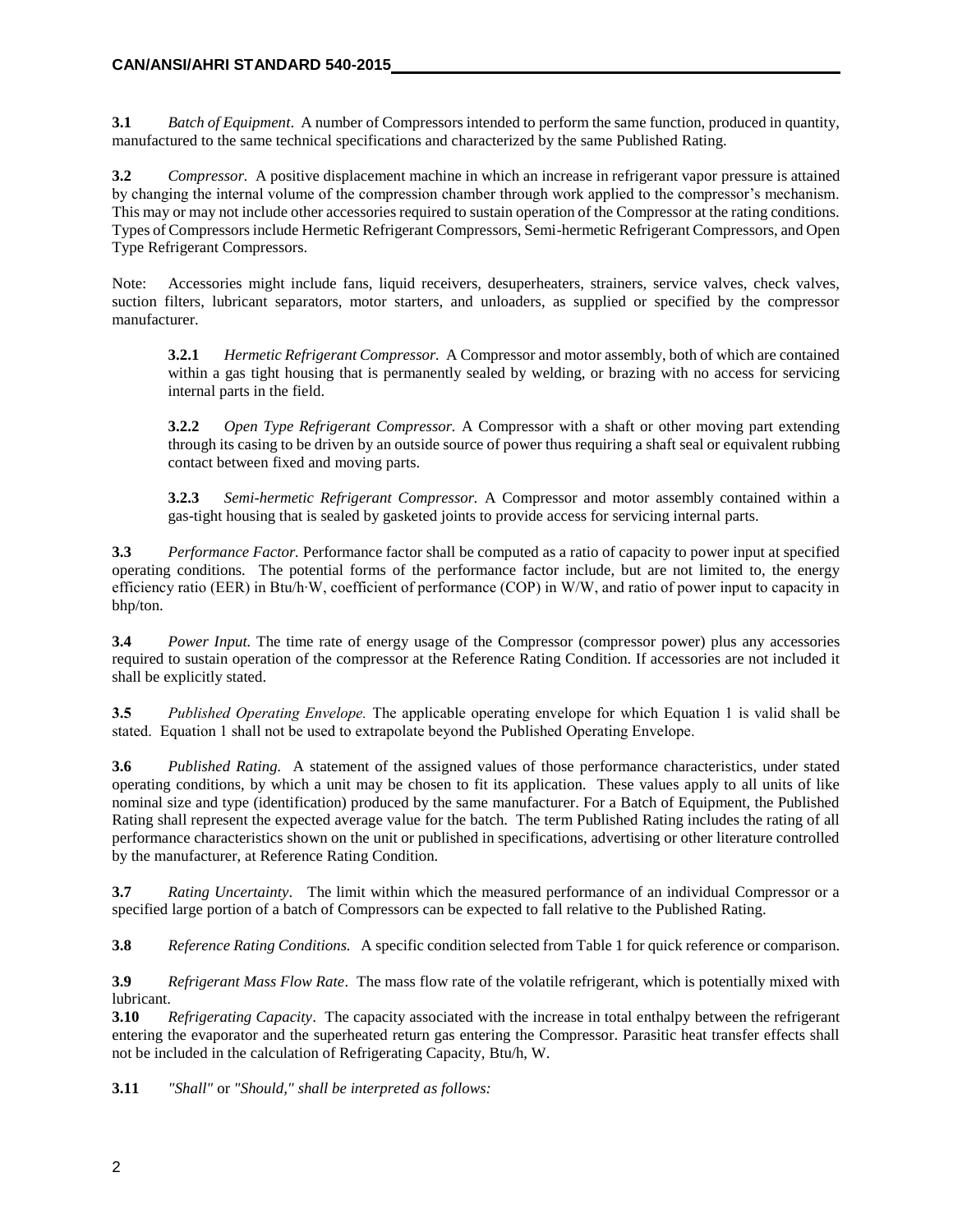**3.11.1** *Shall.* Where "shall" or "shall not" is used for a provision specified, that provision is mandatory if compliance with the standard is claimed.

**3.11.2** *Should.* "Should" is used to indicate provisions which are not mandatory, but which are desirable as good practice.

#### **Section 4. Test Requirements**

**4.1** *Test Requirements*. All Published Ratings shall be verified by tests conducted in accordance with ANSI/ASHRAE Standard 23.1.

**4.2** *Ambient Temperature.* Published Ratings shall be established with an ambient temperature around the Compressor of 95.0°F, 35.0°C. If Published Ratings are established at ambient temperatures other than 95.0°F, 35.0°C, the actual ambient temperature used to establish the Published Ratings shall be stated by the manufacturer.

**4.3** *Airflow.* Published Ratings shall be established with no airflow across the Compressor. If Published Ratings are established with airflow across the compressor, the details of the airflow over the Compressor used to establish Published Ratings shall be stated by the manufacturer.

**4.4** *Nameplate Voltages for Rating.* Published Ratings shall be established using the nameplate rated voltage and frequency. For dual nameplate voltage ratings, Published Ratings shall be established using both voltages, or using the higher of the two voltages, if only a single rating is to be published.

#### **Section 5. Rating Requirements**

**5.1** *Published Ratings.* The Published Rating of the Compressor shall consist of the following individual ratings which are established through coefficients provided by the manufacturer that are to be used in Equation 1 and tested as specified in Section 4 meeting the uncertainty in Section 5.4.

- **5.1.1** Power Input, W, W
- **5.1.2** Refrigerant Mass Flow Rate, lbm./h, kg/s
- **5.1.3** Refrigerating Capacity, Btu/h, W

**5.2** *Polynomial Equation.* The polynomial equation that shall be used to present the Published Ratings is a third degree equation of ten coefficients in the form of:

$$
X = C_1 + C_2 \cdot (t_S) + C_3 \cdot t_D + C_4 \cdot (t_S^2) + C_5 \cdot (t_S \cdot t_D) + C_6 \cdot (t_D^2) + C_7 \cdot (t_S^3) + C_8 \cdot (t_D \cdot t_S^2) + C_9 \cdot (t_S \cdot t_D^2) + C_{10} \cdot (t_D^3)
$$

Where:

|                | $C_1$ through $C_{10}$ = Regression coefficients provided by the manufacturer |
|----------------|-------------------------------------------------------------------------------|
| t <sub>D</sub> | $\equiv$ Discharge dew point temperature, $\mathrm{P}F$ , $\mathrm{C}C$       |
| ts             | $=$ Suction dew point temperature, $\mathrm{P}F$ , $\mathrm{C}C$              |
| X              | $=$ Individual Published Ratings shown in Sections 5.1                        |

**5.2.1** *Least Squares Method.* The coefficients to be used in Equation 1 shall be established using the method of "Least Squares."

**5.2.2** *Superheat and Return Gas Temperatures*. The coefficients to be used in Equation 1 shall be established using the superheat and/or return gas temperature conditions specified in Tables 1 and 2. The same superheat or return gas temperature shall be used over the entire Published Operating Envelope. The manufacturer will clearly state the superheat and/or return gas temperature conditions at which the Published Ratings apply.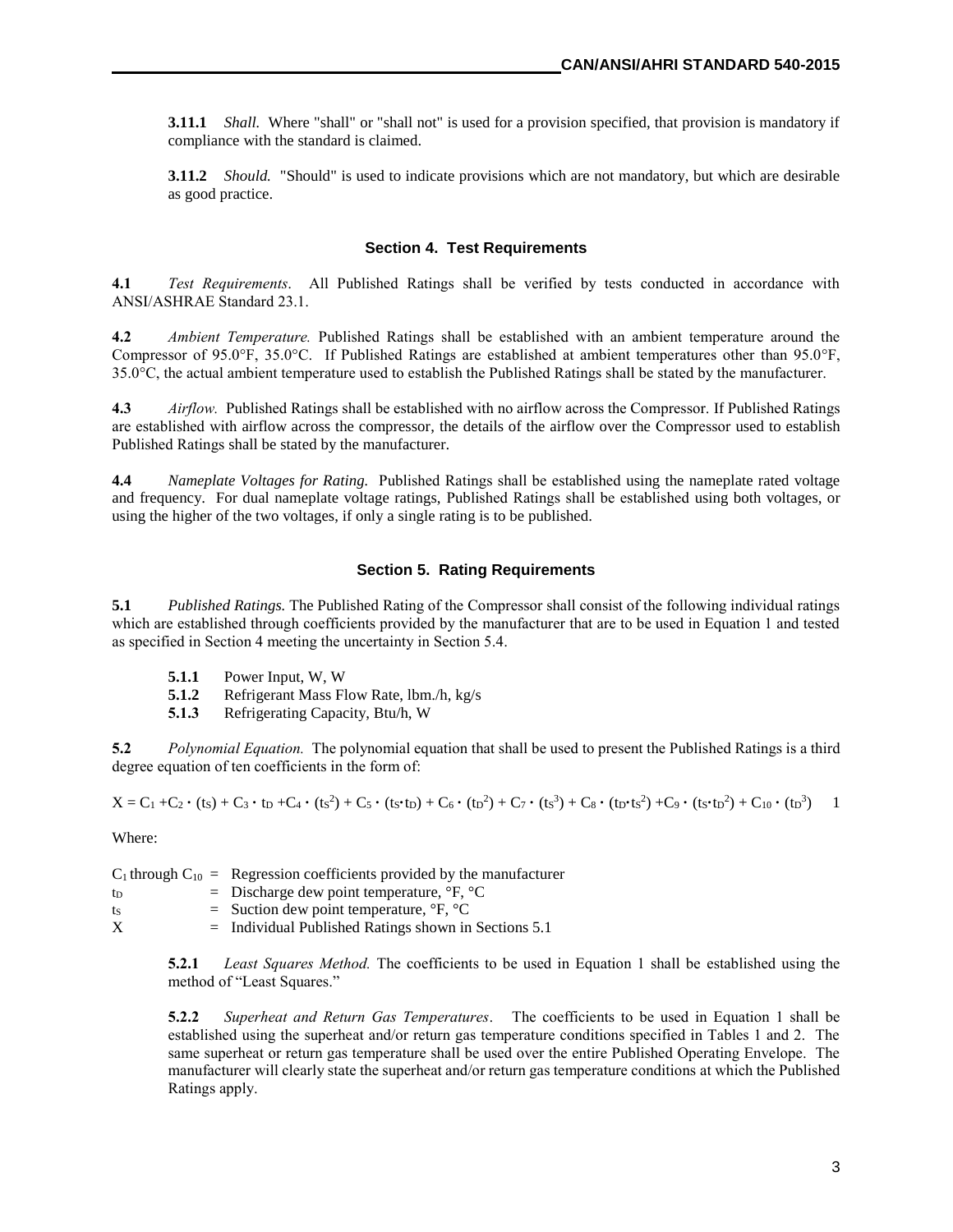**5.2.3** *Subcooling*. The coefficients to be used in Equation 1 shall be established using the subcooling specified in Tables 1 and 2. The manufacturer will clearly state the subcooling at which the Published Ratings apply.

**5.3** *Reference Rating Conditions (I-P).* Reference Rating Conditions are specified in Table 1 (I-P).

| Table 1 (I-P). Reference Rating Conditions <sup>2</sup> |                                |         |                  |                        |       |  |  |
|---------------------------------------------------------|--------------------------------|---------|------------------|------------------------|-------|--|--|
|                                                         | Air Conditioning and Heat Pump |         | Refrigeration    |                        |       |  |  |
| <b>Temperature Points</b>                               | Heating                        | Cooling | Low <sup>1</sup> | $M$ edium <sup>1</sup> | High  |  |  |
| Suction Dew Point, °F                                   | 5.0                            | 50.0    | $-25.0$          | 20.0                   | 45.0  |  |  |
| Discharge Dew Point, <sup>o</sup> F                     | 95.0                           | 115.0   | 105.0            | 110.0                  | 130.0 |  |  |
| Suction Return Gas Temperature, °F                      | 25.0                           | 70.0    | 40.0             | 65.0                   | 65.0  |  |  |
| or<br>Superheat <sup>4</sup> , $R$                      | 20.0                           | 20.0    | 20.0             | 20.0                   | 20.0  |  |  |
| Subcooling <sup>3</sup> , $R$                           | 0.0                            | 0.0     | 0.0              | 0.0                    | 0.0   |  |  |
| $\mathbf{X}$                                            |                                |         |                  |                        |       |  |  |

Notes:

- 1) The manufacturer shall clearly state which superheat is published.
- 2) Refer to Figure 1 (I-P) graphical representation of the Reference Rating Conditions.
- 3) Refer to Appendix C for subcooling calculation for capacity.
- 4) Refer to Appendix D for superheat correction for capacity.

**5.4** *Uncertainties of Published Ratings (I-P).* When Published Ratings fall within the Application Envelope specified in Table 2 (I-P) and Figure 1 (I-P), they shall comply with the uncertainties stated in Table 3.

| Table 2 (I-P). Application Envelope for the Rating Uncertainties |                              |                              |                              |  |  |  |
|------------------------------------------------------------------|------------------------------|------------------------------|------------------------------|--|--|--|
| <b>Temperature Points</b><br>Region 1<br>Region 2<br>Region 3    |                              |                              |                              |  |  |  |
| Suction Dew Point, °F                                            | $>40.0$ and $< 0.0$          | $\geq 0.0$ and <30.0         | $≥30.0$ and ≤55.0            |  |  |  |
| Discharge Dew Point, °F                                          | $\geq$ -5.0 and $\leq$ 140.0 | $\geq$ 20.0 and $\leq$ 140.0 | $\geq 50.0$ and $\leq 140.0$ |  |  |  |
| Suction Return Gas Temperature, °F                               | 30.0                         | 65.0                         | 65.0                         |  |  |  |
| or Superheat <sup>1</sup> , R                                    | 20.0                         | <b>20.0</b>                  | 20.0                         |  |  |  |
| Subcooling, R                                                    | 0.0                          | 0.0                          | 0.0                          |  |  |  |

Notes:

- 1) The manufacturer shall clearly state which superheat is published.
- 2) Refer to Figure 1 (I-P) for a graphical representation of the Application Envelope over which the Rating Uncertainties apply.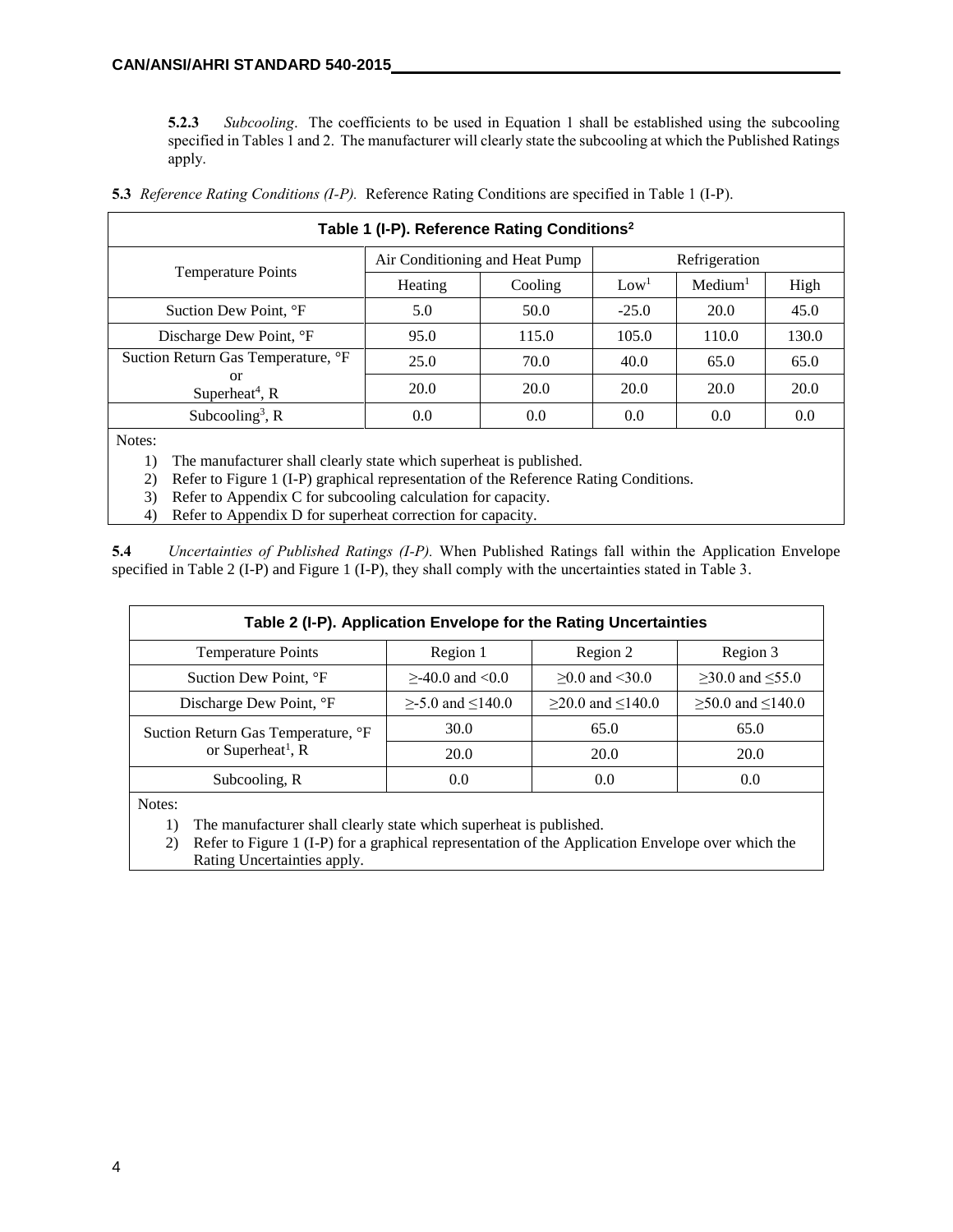

**Figure 1 (I-P). Application Envelope for the Rating Uncertainties, with Reference Rating Conditions Shown (Table 1 (I-P))**

| Table 1 (SI). Reference Rating Conditions <sup>2</sup> |                                |         |                  |                        |      |  |  |
|--------------------------------------------------------|--------------------------------|---------|------------------|------------------------|------|--|--|
|                                                        | Air Conditioning and Heat Pump |         | Refrigeration    |                        |      |  |  |
| <b>Temperature Points</b>                              | Heating                        | Cooling | Low <sup>1</sup> | $M$ edium <sup>1</sup> | High |  |  |
| Suction Dew Point, °C                                  | $-15.0$                        | 10.0    | $-31.5$          | $-6.5$                 | 7.0  |  |  |
| Discharge Dew Point, °C                                | 35.0                           | 46.0    | 40.5             | 43.5                   | 54.5 |  |  |
| Suction Return Gas Temperature, °C                     | $-4.0$                         | 21.0    | 4.5              | 18.5                   | 18.5 |  |  |
| or<br>Superheat <sup>4</sup> , $K$                     | 11.0                           | 11.0    | 11.0             | 11.0                   | 11.0 |  |  |
| Subcooling <sup>3</sup> , $K$                          | 0.0                            | 0.0     | 0.0              | 0.0                    | 0.0  |  |  |

| 5.3 |  |  | Reference Rating Conditions (SI). Reference Rating Conditions are specified in Table 1 (SI). |  |  |
|-----|--|--|----------------------------------------------------------------------------------------------|--|--|
|-----|--|--|----------------------------------------------------------------------------------------------|--|--|

Notes:

1) The manufacturer shall clearly state which superheat is published.

2) Refer to Figure 1 (SI) graphical representation of the Reference Rating Conditions.

3) Refer to Appendix C for subcooling calculation for capacity.

4) Refer to Appendix D for superheat correction for capacity.

**5.4** *Uncertainties of Published Ratings (SI).* When Published Ratings fall within the Application Envelope specified in Table 2 (SI) and Figure 1 (SI), they shall comply with the uncertainties stated in Table 3.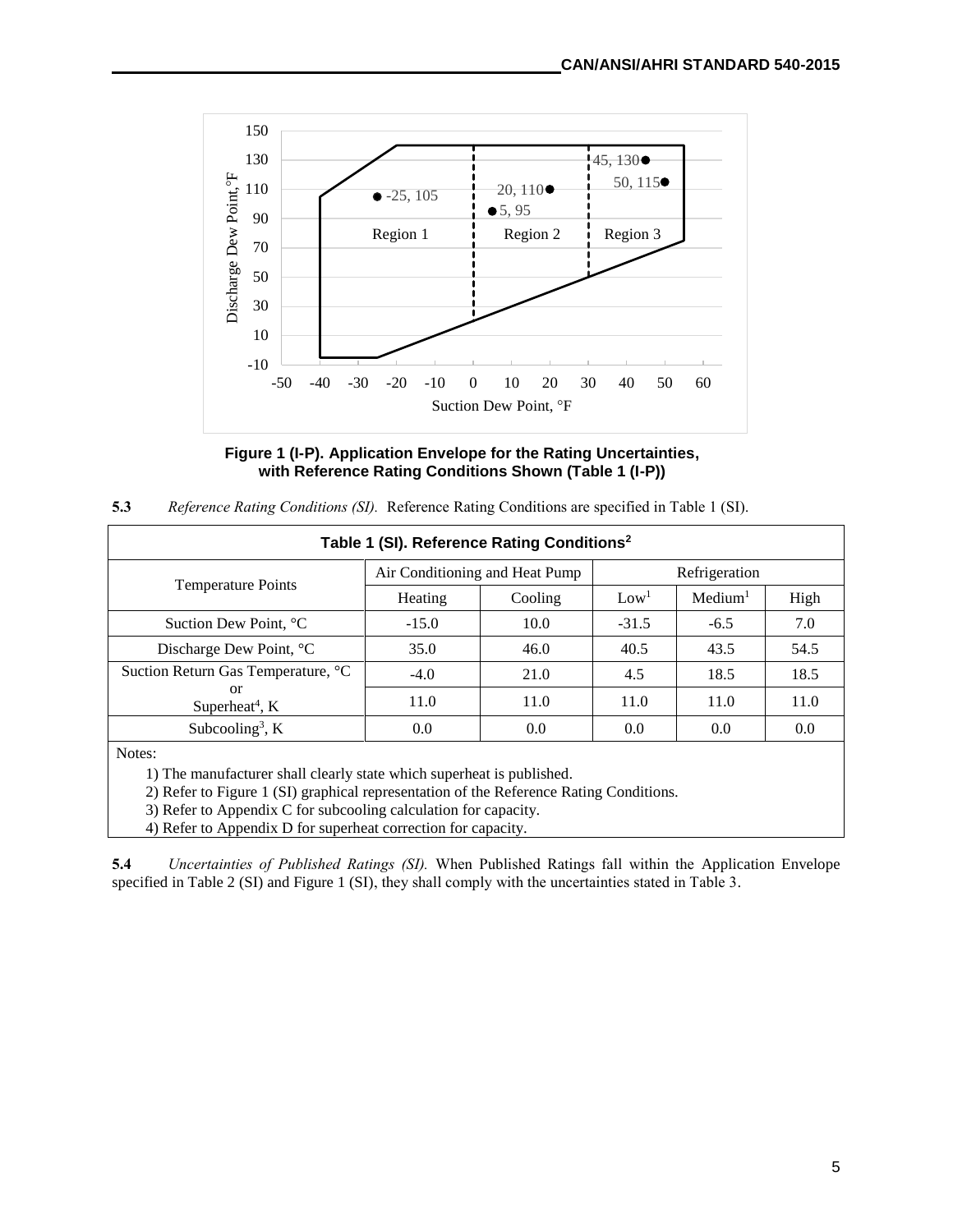| Table 2 (SI). Application Envelope for the Rating Uncertainties <sup>2</sup> |                           |                          |                    |  |  |  |
|------------------------------------------------------------------------------|---------------------------|--------------------------|--------------------|--|--|--|
| <b>Temperature Points</b>                                                    | Region 1                  | Region 2                 | Region 3           |  |  |  |
| Suction Dew Point, °C                                                        | $>$ -40.0 and $<$ -18.0   | $>18.0$ and $<1.0$       | $>1.0$ and $<13.0$ |  |  |  |
| Discharge Dew Point, °C                                                      | $>$ -20.5 and $\leq 60.0$ | $>$ -6.5 and $\leq 60.0$ | $≥10.0$ and ≤60.0  |  |  |  |
| Suction Return Gas Temperature, °C                                           | $-1.0$                    | 18.5                     | 18.5               |  |  |  |
| or<br>Superheat <sup>1</sup> , $K$                                           | 11.0                      | 11.0                     | 11.0               |  |  |  |
| Subcooling, K                                                                | 0.0                       | 0.0                      | (0.0)              |  |  |  |

Notes:

1) The manufacturer shall clearly state which superheat is published.

 2) Refer to Figure 1 (SI) for a graphical representation of the Application Envelope over which the Rating Uncertainties apply.



**Figure 1 (SI). Application Envelope for the Rating Uncertainties, with Reference Rating Conditions Shown (Table 1 (SI))**

**5.7** *Rating Uncertainty Limits for the Verification of Published Ratings*. Published Ratings shall fall within the Application Envelope specified in Table 2 (I-P) and Figure 1 (I-P) or Table 2 (SI) and Figure 1 (SI).

| Table 3. Rating Uncertainty Limits for the Verification of Published Ratings |          |          |          |  |  |  |  |
|------------------------------------------------------------------------------|----------|----------|----------|--|--|--|--|
| <b>Published Rating</b>                                                      | Region 1 | Region 2 | Region 3 |  |  |  |  |
| Minimum Refrigerant<br>Mass Flow, lbm/hr, kg/s                               | 90.0%    | 92.5%    | 95.0%    |  |  |  |  |
| Minimum Refrigerating<br>Capacity, Btu/h, W                                  | 90.0%    | 92.5%    | 95.0%    |  |  |  |  |
| Maximum Power Input,<br>W. W                                                 | 110.0%   | 107.5%   | 105.0%   |  |  |  |  |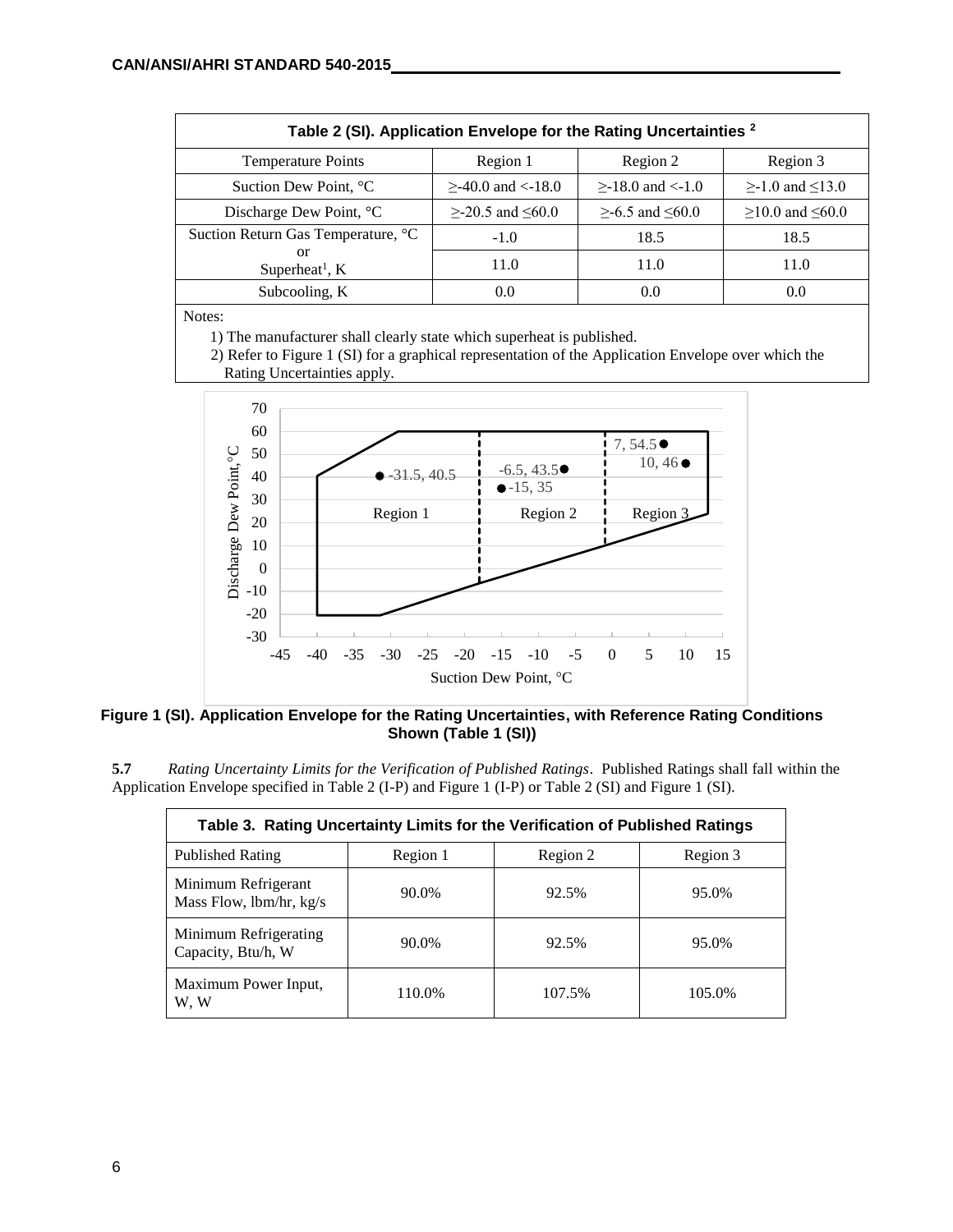#### **Section 6. Minimum Data Requirements for Published Ratings**

**6.1** *Minimum Data Requirements for Published Ratings.* As a minimum, Published Ratings shall include the following:

- **6.1.1** Range for suction dew point temperature ratings,  ${}^{\circ}F$ ,  ${}^{\circ}C$
- **6.1.2** Range for discharge dew point temperature ratings, °F, °C<br>**6.1.3** Suction return gas temperature, °F, °C or superheat, R, K
- **6.1.3** Suction return gas temperature,  ${}^{\circ}F$ ,  ${}^{\circ}C$  or superheat, R, K<br>**6.1.4** Liquid temperature,  ${}^{\circ}F$ ,  ${}^{\circ}C$  or subcooling, R, K
- Liquid temperature,  ${}^{\circ}F$ ,  ${}^{\circ}C$  or subcooling, R, K
- **6.1.5** Coefficients for Power Input, W, W
- **6.1.6** Coefficients for Refrigerant Mass Flow Rate, lbm/h, kg/s
- **6.1.7** Coefficients for Refrigerating Capacity, Btu/h, W
- **6.1.8** Refrigerant designation per ANSI/ASHRAE Standard 34
- **6.1.9** Electrical Information
	- **6.1.9.1** Input voltage, V
		- **6.1.9.2** Phase
		- **6.1.9.3** Frequency, Hz
		- **6.1.9.4** Capacitor size for single phase

**6.2** *Tabular Data.* Tabular data is generated from Equation 1 and shall be used to present the published data in 5°F or 3°C increments for suction dew point temperatures and 10°F or 5.6°C increments for discharge dew point temperatures.

Values of the same performance characteristics calculated from Equation 1 shall be rounded to 4 significant digits so that the values agree with the tabular values within  $\pm$  1%.

The published data shall include the following values:

| 6.2.1  | Suction dew point temperature, ${}^{\circ}F$ , ${}^{\circ}C$                     |
|--------|----------------------------------------------------------------------------------|
| 6.2.2  | Discharge dew point temperature, °F, °C                                          |
| 6.2.3  | Suction return gas temperature, ${}^{\circ}F$ , ${}^{\circ}C$ or superheat, R, K |
| 6.2.4  | Liquid temperature, ${}^{\circ}F$ , ${}^{\circ}C$ or subcooling, R, K            |
| 6.2.5  | Power Input, W, W                                                                |
| 6.2.6  | Current, A                                                                       |
| 6.2.7  | Refrigerant mass flow rate, lbm/h, kg/s                                          |
| 6.2.8  | Refrigerating Capacity, Btu/h, W                                                 |
| 6.2.9  | Refrigerant designation per ANSI/ASHRAE Standard 34                              |
| 6.2.10 | Electrical Information                                                           |
|        | <b>6.2.10.1</b> Input voltage, V                                                 |
|        | <b>6.2.10.2 Phase</b>                                                            |
|        | $6.2.10.3$ Frequency, Hz                                                         |
|        | <b>6.2.10.4</b> Capacitor size for single phase                                  |
| 6.2.11 | Performance Factor, EER, COP, or bhp/ton                                         |

**6.3** *Reference Rating Condition.* At least one of the Reference Rating Conditions specified in both versions of Table 1 shall be included in the tabular data defined by Section 6.2.

**6.4** *Superheat Corrections.*Refer to Appendix D for suggested superheat correction methodology.

**6.5** *Claims to Ratings.* All claims to ratings within the scope of this standard shall include the statement "Rated in accordance with AHRI Standard 540". All claims to ratings outside the scope of this standard shall include the statement "Outside the scope of AHRI Standard 540". Wherever ratings are published or printed, they shall include a statement of the conditions at which the ratings apply.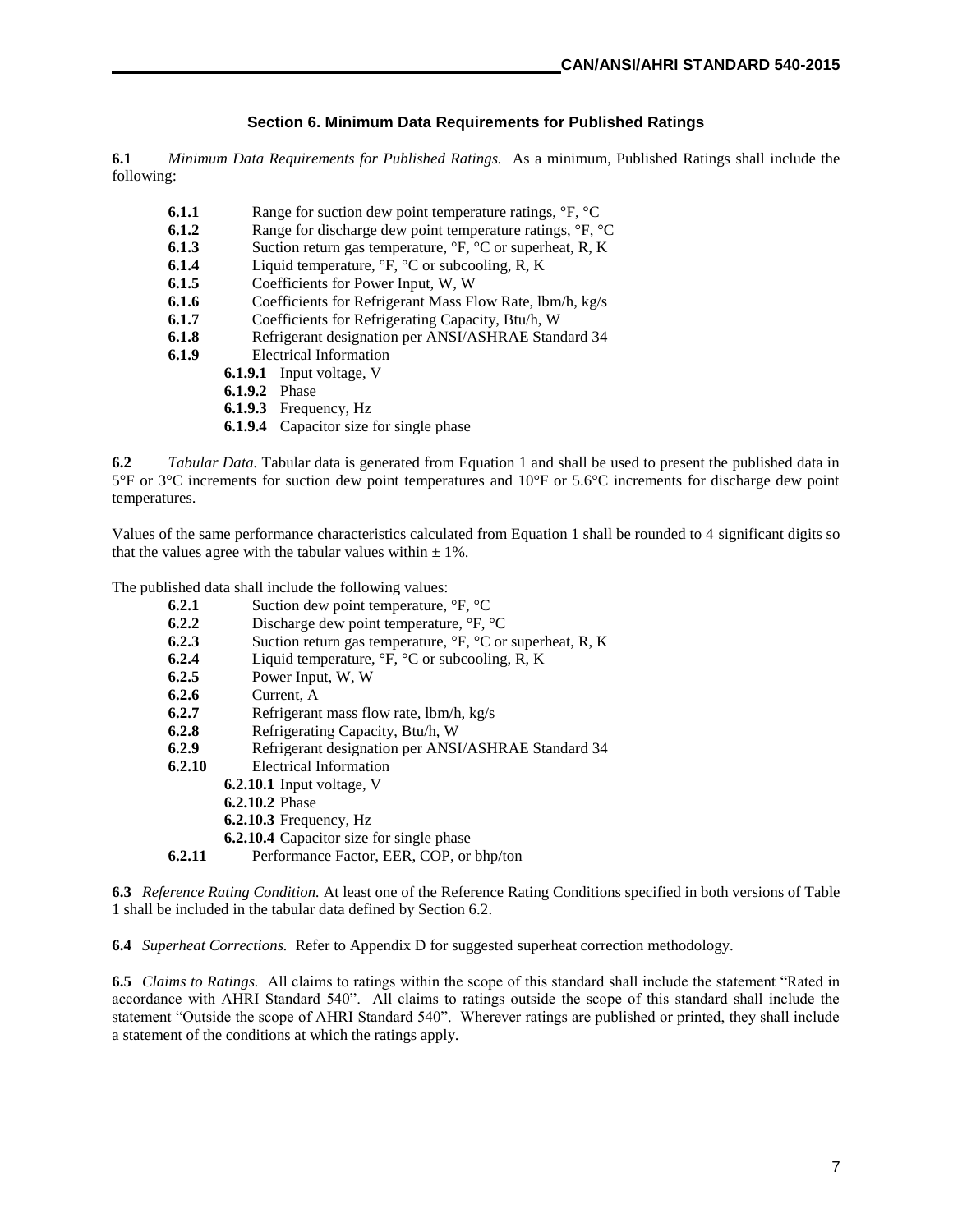#### **Section 7. Operating Requirements**

**7.1** *Loading Requirements*. The Compressor shall be capable of operating continuously at all operating points in the Published Operating Envelope for a minimum period of two hours at the minimum and maximum utilization voltage as described in ANSI/AHRI Standard 110, Table 1.

#### **Section 8. Marking and Nameplate Data**

**8.1** *Compressor Nameplate Marking*. As a minimum, each Compressor shall have a nameplate, affixed on which the following information shall be marked:

- **8.1.1** Compressor manufacturer's name and/or symbol
- **8.1.2** Compressor model number
- **8.1.3** Electrical Information
	- **8.1.3.1** Input voltage, V
	- **8.1.3.2** Phase
	- **8.1.3.3** Frequency, Hz

Nameplate voltages for 60 Hertz systems shall include one or more of the utilization voltages specified in Table 1 of ANSI/AHRI Standard 110. Nameplate voltages for 50 Hertz systems shall include one or more of the equipment nameplate voltages specified in Table 1 of IEC Standard 60038.

#### **Section 9. Conformance Conditions**

**9.1** *Conformance*. While conformance with this standard is voluntary, conformance shall not be claimed or implied for products or equipment within the standard's Purpose (Section 1) and Scope (Section 2) unless such product claims meet all of the requirements of the standard and all of the testing and rating requirements are measured and reported in complete compliance with the standard. Any product that has not met all the requirements of the standard shall not reference, state, or acknowledge the standard in any written, oral, or electronic communication.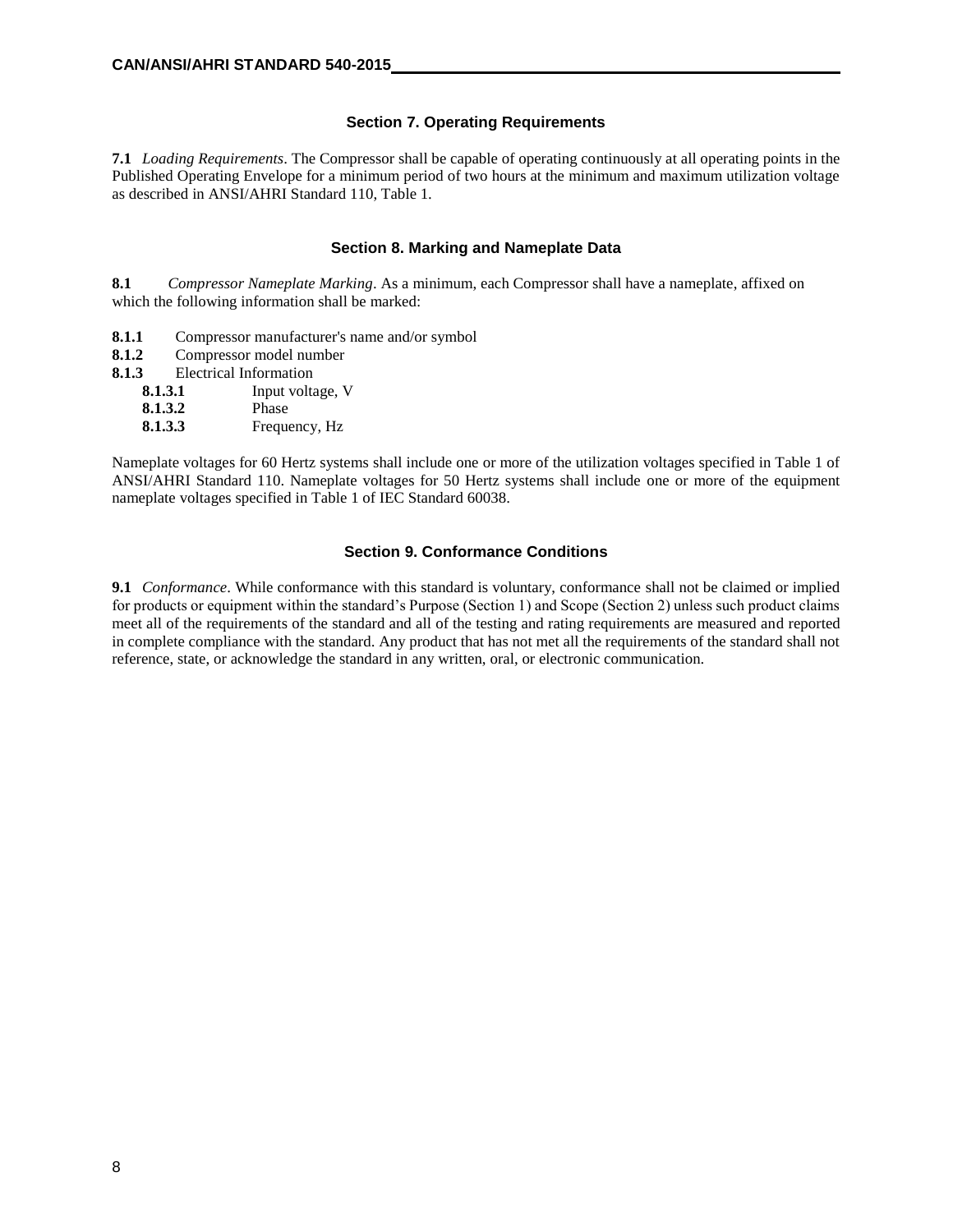# **APPENDIX A. REFERENCES - NORMATIVE**

**A1** Listed here are all standards, handbooks, and other publications essential to the formation and implementation of the standard. All references in this appendix are considered as part of the standard.

**A1.1** ANSI/AHRI Standard 110-2012, *Air-Conditioning, Heating, and Refrigerating Equipment Nameplate Voltages,* 2012, Air-Conditioning, Heating, and Refrigeration Institute, 2111 Wilson Boulevard, Suite 500, Arlington, VA 22201, U.S.A.

**A1.2** ANSI/AHRI Standard 510-2006, *Performance Rating of Positive Displacement Ammonia Compressors and Compressor Units*, 2006, Air- Conditioning, Heating, and Refrigeration Institute, 2111 Wilson Boulevard, Suite 500, Arlington, VA 22201, U.S.A.

**A1.3** ANSI/AHRI Standard 570 (I-P)-2012, *Performance Rating of Positive Displacement Carbon Dioxide Refrigerant Compressors and Compressor Units*, 2012, Air- Conditioning, Heating, and Refrigeration Institute, 2111 Wilson Boulevard, Suite 500, Arlington, VA 22201, U.S.A.

**A1.4** ANSI/AHRI Standard 571 (SI)-2012, *Performance Rating of Positive Displacement Carbon Dioxide Refrigerant Compressors and Compressor Units*, 2012, Air- Conditioning, Heating, and Refrigeration Institute, 2111 Wilson Boulevard, Suite 500, Arlington, VA 22201, U.S.A.

**A1.5** ANSI/ASHRAE Standard 23.1-2010, *Methods of Testing for Rating the Performance of Positive Displacement Refrigerant Compressors and Condensing Units That Operate at Subcritical Temperatures*, 2010, American Society of Heating, Refrigerating and Air-Conditioning Engineers, Inc., 1791 Tullie Circle N.E., Atlanta, GA 30329, U.S.A.

**A1.6** ANSI/ASHRAE Standard 34-2013 with Addenda, *Number Designation and Safety Classification of Refrigerants,* 2013, American National Standards Institute/American Society of Heating, Refrigerating and Air-Conditioning Engineers, 11 West 42<sup>nd</sup> Street, New York, NY 10036, U.S.A./1791 Tullie Circle N.E., Atlanta, GA 30329, U.S.A.

**A1.7** ASHRAE *Terminology,* [https://www.ashrae.org/resources--publications/free-resources/ashrae](https://www.ashrae.org/resources--publications/free-resources/ashrae-terminology)[terminology,](https://www.ashrae.org/resources--publications/free-resources/ashrae-terminology) 2015, American Society of Heating, Refrigerating and Air-Conditioning Engineers, Inc., 1791 Tullie Circle, N.E., Atlanta, GA 30329, U.S.A

**A1.8** IEC Standard Publication 60038, 2009, *IEC Standard Voltages,* International Electrotechnical Commission, 3, rue de Varembe, P.O. Box 131, 1211 Geneva 20, Switzerland.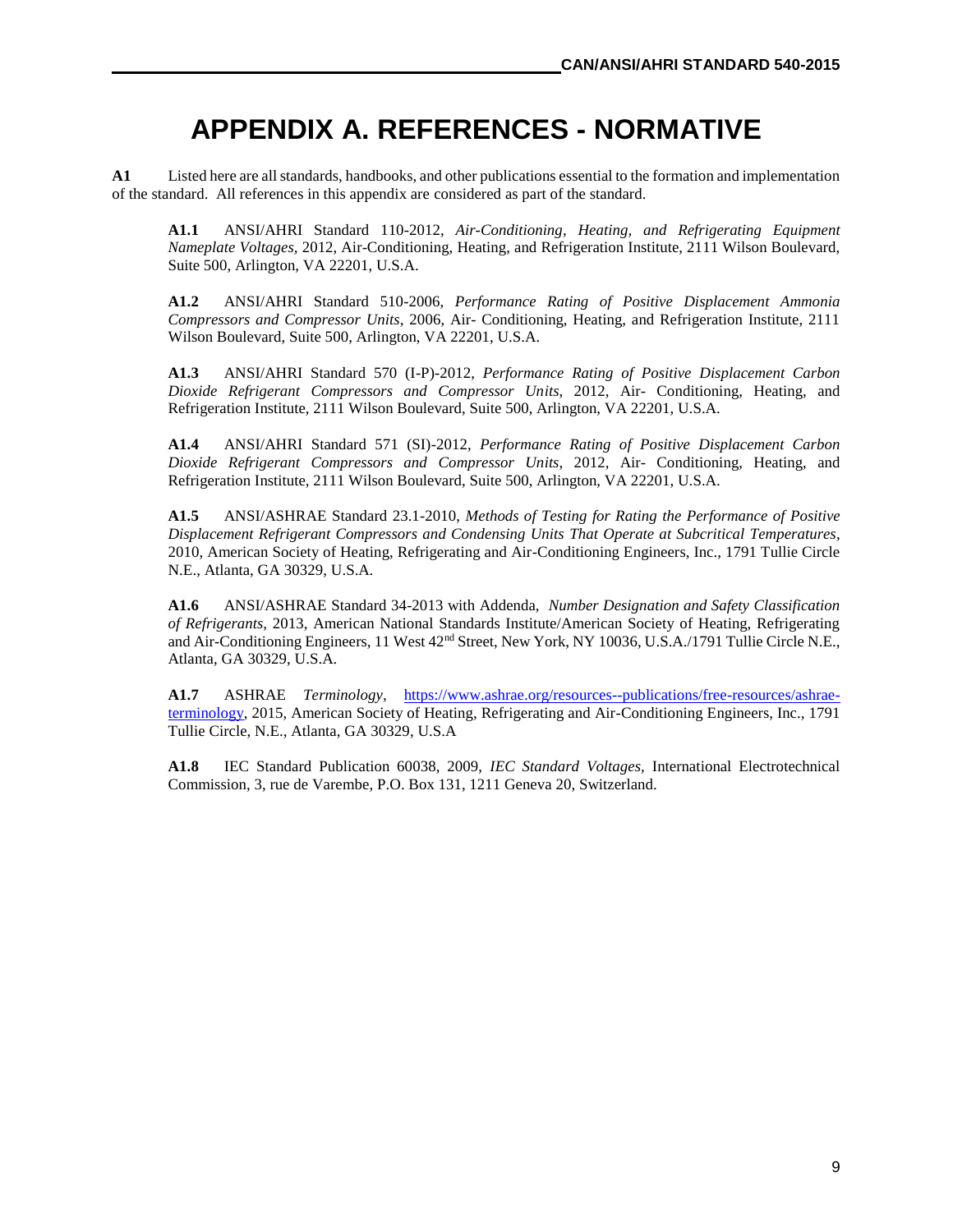# **APPENDIX B. REFERENCES – INFORMATIVE**

**B1** Listed here are all standards, handbooks, and other publications not essential to the formation and implementation of the standard and intended for referenced only.

**B1.1** A. E. Dabiri and C. K. Rice, 1981. "A Compressor Simulation Model with Corrections for the Level of Suction Gas Superheat," *ASHRAE Transactions*, Vol. 87, Part 2, pp.771-782. <http://www.ornl.gov/~webworks/cppr/y2003/jrnl/111018.pdf>

**B1.2** B. Shen, J. E. Braun, and E. A. Groll, 2009. "Improved Methodologies for Simulating Unitary Air Conditioners at Off-Design Conditions", *International Journal of Refrigeration*, Volume 32.

**B1.3** ISO 3951: 2013, *Sampling procedures for inspection by variables,* International Organization for Standardization, Case Postale 56, CH-1211, Geneva 21 Switzerland.

**B1.3** ISO 3534 Parts 1-4: 2006, *Statistics — Vocabulary and symbols,* International Organization for Standardization, Case Postale 56, CH-1211, Geneva 21 Switzerland.

**B1.4** ISO 7574: 1985, *Statistical methods for determining and verifying stated noise emission values of machinery and equipment,* International Organization for Standardization, Case Postale 56, CH-1211, Geneva 21 Switzerland.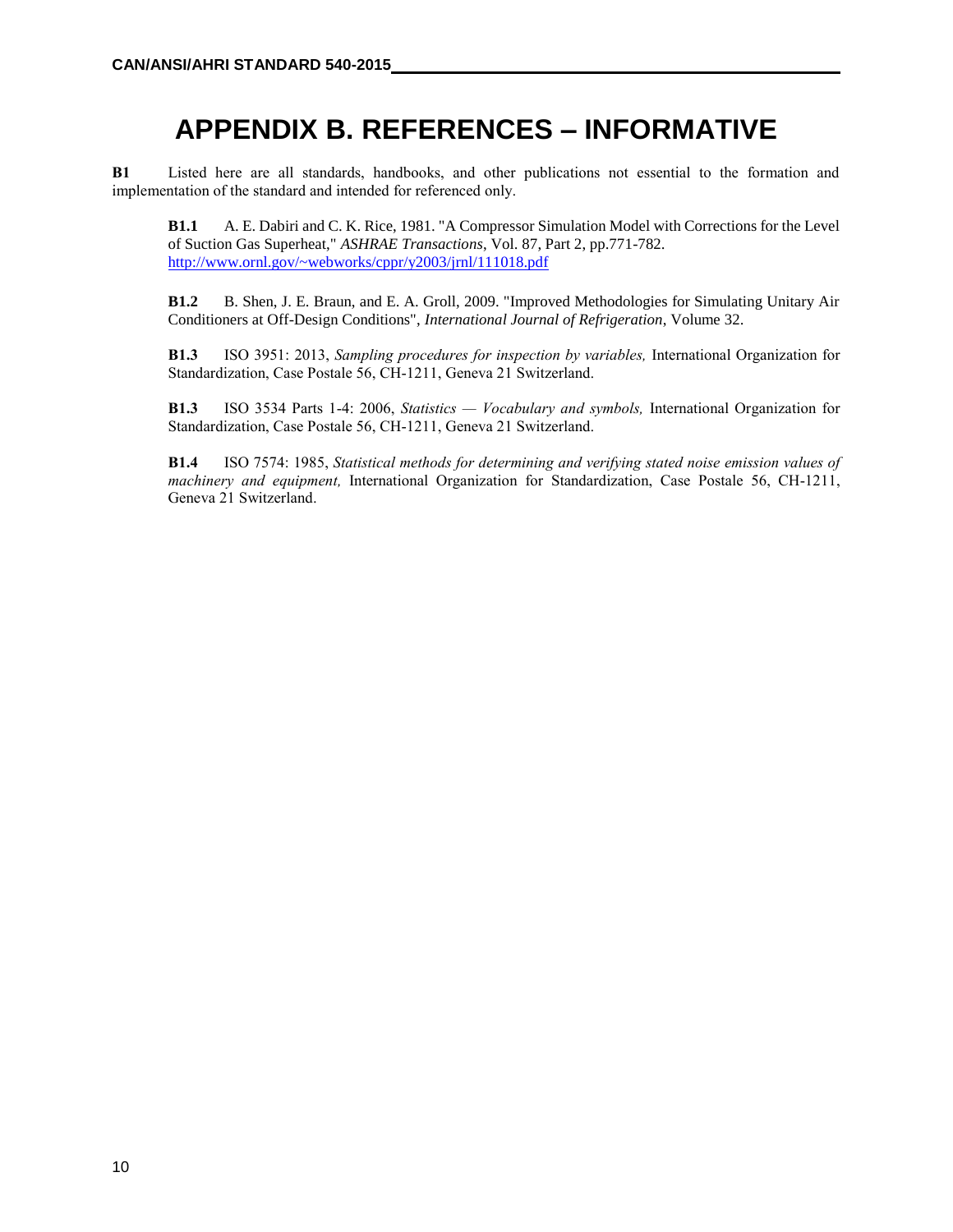# **APPENDIX C. METHOD TO HANDLE ZEOTROPIC MIXTURES – INFORMATIVE**

### **C1** *Cycle Process.*

**C1.1** *Cycle Process for Single Component Refrigerants and Azeotropic Mixtures.* Figure C1 shows a typical single stage cycle for single component refrigerants and azeotropic mixtures. As shown, the evaporating and condensing processes occur at fixed temperatures t<sub>o</sub> and t<sub>c</sub>.



**Figure C1. Cycle Process for Single Component Refrigerants and Azeotropic Mixtures**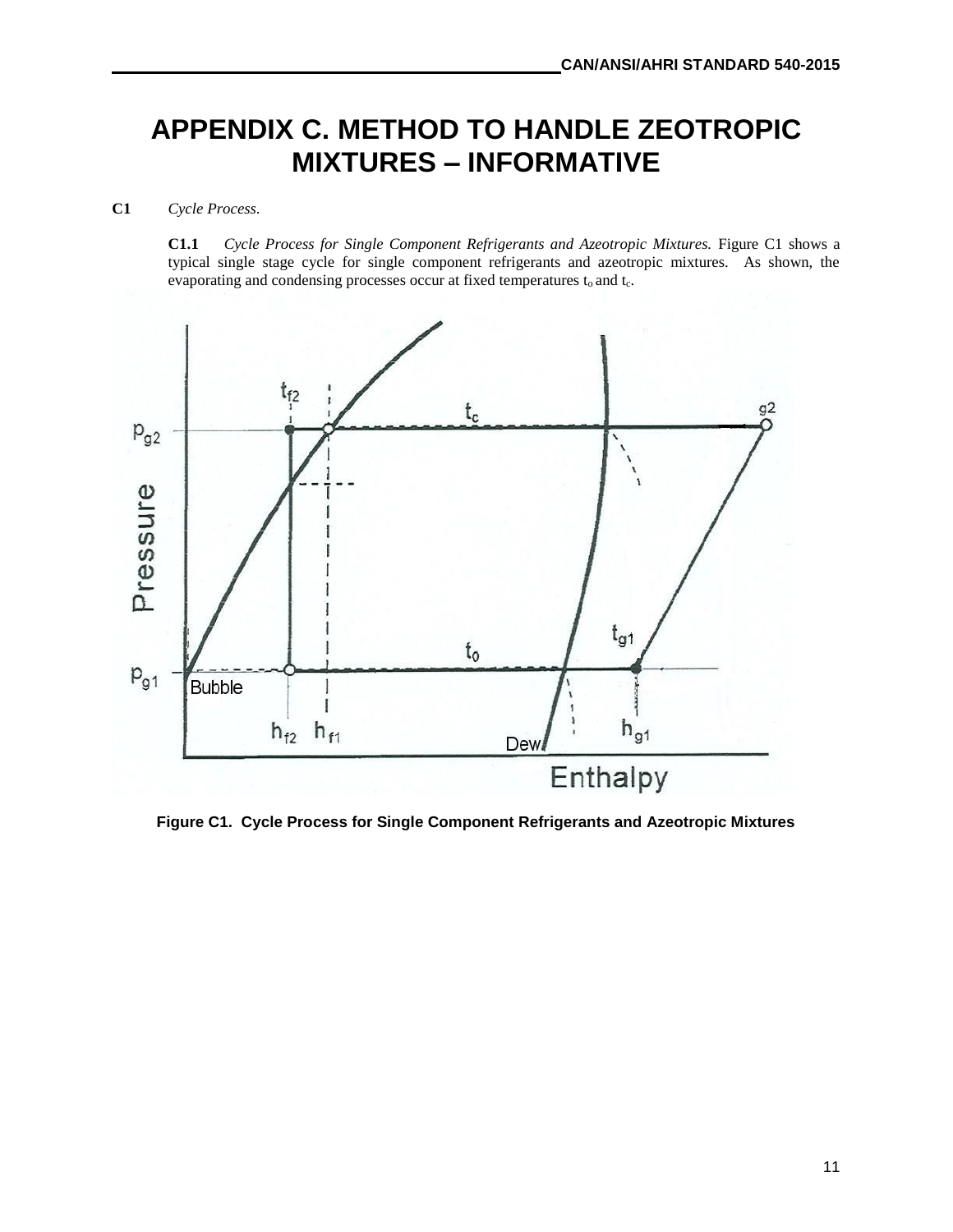**C1.2** *Cycle Process for Zeotropic Refrigerant Mixtures*. Figure C2 shows "temperature glide" for zeotropic refrigerant mixtures at the evaporation and condensation processes. Standard reference temperatures are the dew-point temperatures  $t_0$  at the evaporating pressure  $p_{g1}$  and  $t_c$  at the condensing pressure  $p_{g2}$ .



**Figure C2. Cycle Process for Zeotropic Refrigerant Mixtures**

**C1.3** *Mean Evaporating / Condensing Temperature and Refrigerant Superheating / Subcooling.* The following equations may be used to calculate the mean evaporating temperature, mean condensing temperature, refrigerant superheating, and refrigerant subcooling:

|  | <b>C1.3.1</b> Mean evaporating temperature: $t_{0,m} = (t_{01} + t_0)/2$ |  |  |
|--|--------------------------------------------------------------------------|--|--|
|--|--------------------------------------------------------------------------|--|--|

- **C1.3.2** Mean condensing temperature:  $c + t_c$ )/ 2 C2
- **C1.3.3** Refrigerant superheating: "o C3

C1.3.4 Refrigerant subcooling: 
$$
\Delta t_{\text{sf}} = t_{\text{c}} - t_{\text{f2}} = t_{\text{f1}} - t_{\text{f2}}
$$
 C4

Note: Because t<sub>01</sub> = t<sub>0</sub> and t<sub>c</sub> = t<sub>c</sub> for single-component refrigerants and azeotropic multi-component refrigerants, the cycle process model represents a particular kind of model for zeotropic refrigerant mixtures.

**C1.4** *Refrigerating Capacity.* In all reference systems, Refrigerating Capacity of the Compressor is calculated by Equations C5 and C6.

C1.4.1 Refirigerating Capacity: 
$$
Q = \dot{m} (h_{gl} - h_{f2})
$$
 C5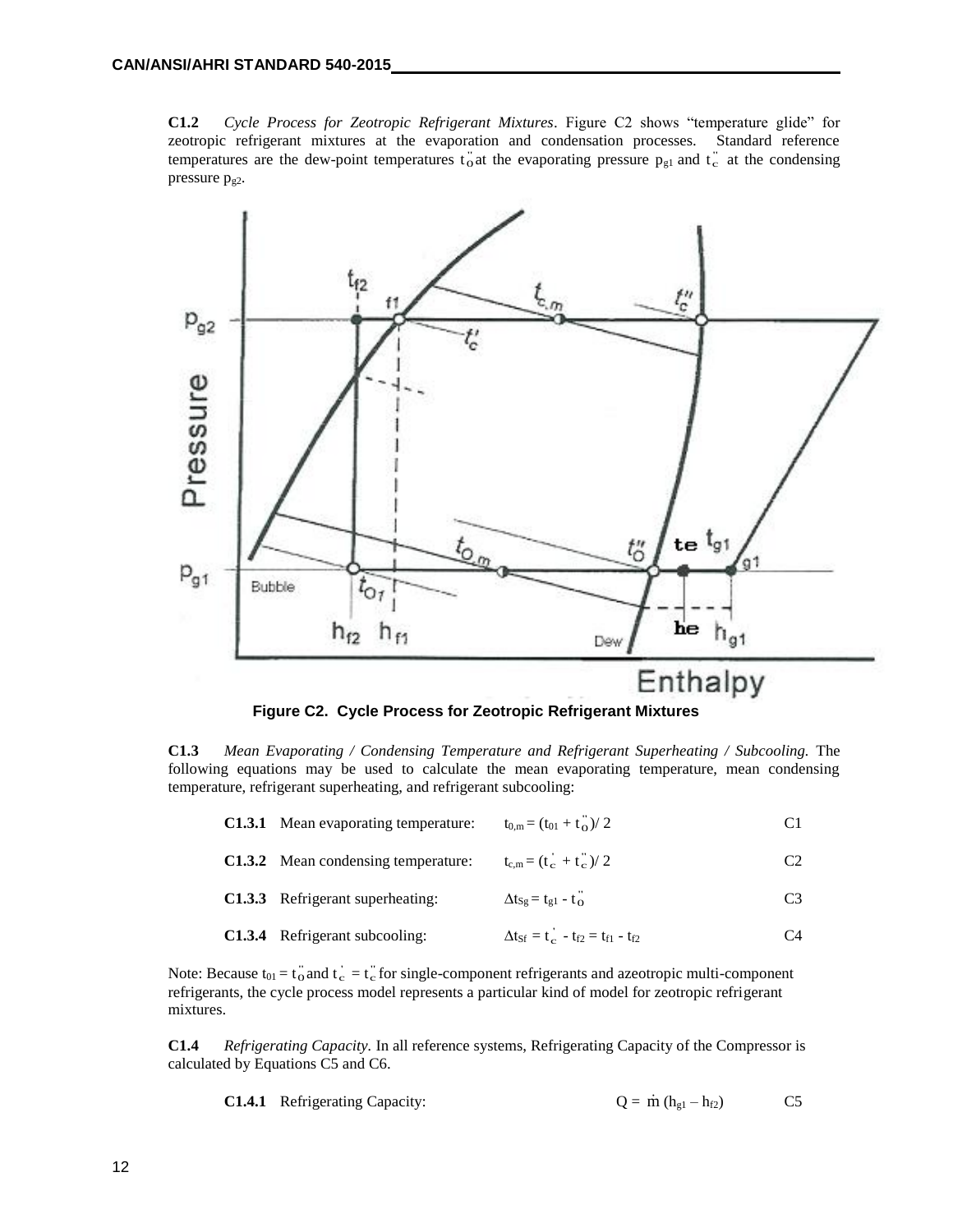**C1.4.2** Refrigerating Capacity Assuming no subcooling:  $\dot{n}$  (h<sub>g1</sub> – h<sub>f1</sub>) C6

Evaporator capacity or net refrigeration effect can also be used as a reference using Equation C7.

**C1.4.3** Refrigerating Evaporator Capacity:  $\text{in}$  (he – h<sub>f2</sub>)C7

**C1.5** *Reference Systems.* The reference systems described above allow one to calculate and present performance data for all kinds of refrigerants in a similar way.

**C1.6** *Definitions of Subcooling and Superheating in Zeotropic Mixtures.* In connection with zeotropic mixtures, different definitions of the expressions for superheating and subcooling can be found in technical documentation (Figure C3). The Equations C3 and C4 are equivalent to A in Figure C3 and shall be used for the purpose of calculating ratings. For reference only, B in Figure C3 with mean temperatures as reference points, uses the following equations:

|  | C1.6.1 Refrigerant superheating: | $\Delta t_{\text{Sg}} = t_{\text{g1}} - t_{0,\text{m}}$ | C8 |
|--|----------------------------------|---------------------------------------------------------|----|
|--|----------------------------------|---------------------------------------------------------|----|

C1.6.2 Refirigerant subcooling: 
$$
\Delta t_{\text{sf}} = t_{\text{cm}}' - t_{\text{f2}} \neq t_{\text{f1}} - t_{\text{f2}}
$$



**Figure C3. Definitions of Subcooling and Superheating**

**C1.7** *System Capacities*.The reference system used for Zeotropic mixtures when used for rating purposes should use the dew point conditions as outlined in Section C1.6. For system calculations, refrigeration performance at the evaporator or condenser may be more appropriate. In this case, the evaporator and condenser mean saturated conditions at  $t_{o,m}$  and  $t_{c,m}$ , respectively, could be used as the operating condition of the heat exchangers. The compressor saturated suction condition is not the mean temperature of the evaporator but the dew point condition at the inlet of the compressor.

For example, if an evaporator is designed to operate at a mean temperature of  $t_{o,m}$  per requirement, the corresponding dew point value (pressure) for compressor selection and superheat calculation would be  $t_0$ (assuming no pressure drop) which is higher than  $t_{o,m}$ . A similar logic would be applied at the condenser.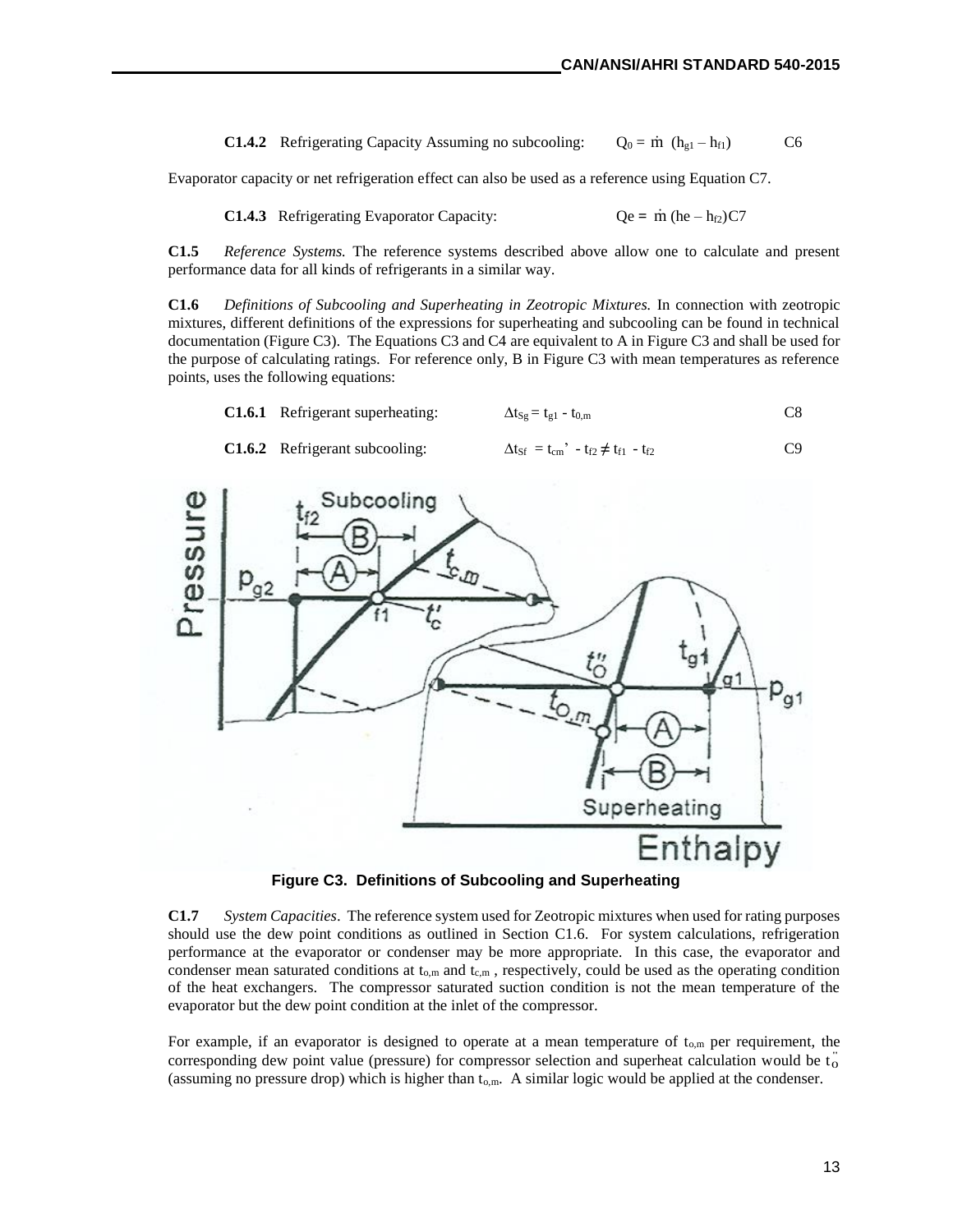Superheat should always be calculated from the dew point at the inlet to the compressor or evaporator exit and subcooling calculated at the bubble point at the exit of the condenser to ensure desired quality of refrigerant.

**C2** *Symbols and Subscripts*.

Symbols:

- $f_1$  = Bubble point at condensing process
- $g_1$  = Point where the refrigerant enters the compression process
- $g_2$  = Point where the refrigerant leaves the compression process
- $h_{f1}$  = Enthalpy of the refrigerant at bubble point of condensing process
- $h_{f2}$  = Enthalpy of the subcooled refrigerant liquid entering the expansion process
- $h_{g1}$  = Enthalpy of the refrigerant gas entering the compression process
- $h_e$  = Enthalpy of the refrigerant gas exiting the evaporator
- m = Refrigerant Mass Flow Rate
- $P_{g1}$  = Compressor suction dew point pressure
- $P_{g2}$  = Compressor discharge dew point pressure
- $Q =$  Refrigerating capacity
- $Q_0$  = Refrigerating capacity assuming no subcooling
- $t_c$  = Condensing temperature
- $t_c$  = Bubble point temperature at condensing process
- $t_{\text{c}}$  = Dew point temperature at condensing process
- $t_{c.m}$  = Mean condensing temperature
- $t_{\text{fl}}$  = Exiting temperature for the subcooled liquid through the expansion process
- $t_{f2}$  = Entering temperature for the subcooled liquid to the expansion process
- $t_{g1}$  = Temperature of the refrigerant entering the compression process
- $t_0$  = Evaporating temperature
- $t_0$ " = Dew point temperature at evaporation process
- $t_{01}$  = Temperature at the outlet of the expansion process and inlet to the evaporation process
- $t_{0,m}$  = Mean evaporating temperature
- $t_e$  = Temperature of the refrigerant at the exit of the evaporator
- $\Delta t_{\rm Sf}$  = Refrigerant subcooling
- $\Delta t_{Sg}$  = Refrigerant superheat

Subscripts:

- $c =$  Condensing process
- $c'$  = Bubble point of condensing process
- $c'' =$  Dew point of condensing process
- $c,m =$ Mean condensing process
- $e$  = Exit of the evaporator
- $f1 =$  Bubble point of condensing process
- $f2 =$  Point at which the subcooled refrigerant liquid enters the expansion process
- $g1 = Dew point at Compressor such$
- $g2 = Dew point at Compression discharge$
- $0 =$  Evaporating process
- $01 =$  Outlet of the expansion process and inlet to the evaporation process
- $0,m =$ Mean evaporating process
- tsf = Temperature, saturated fluid
- tsg = Temperature, saturated gas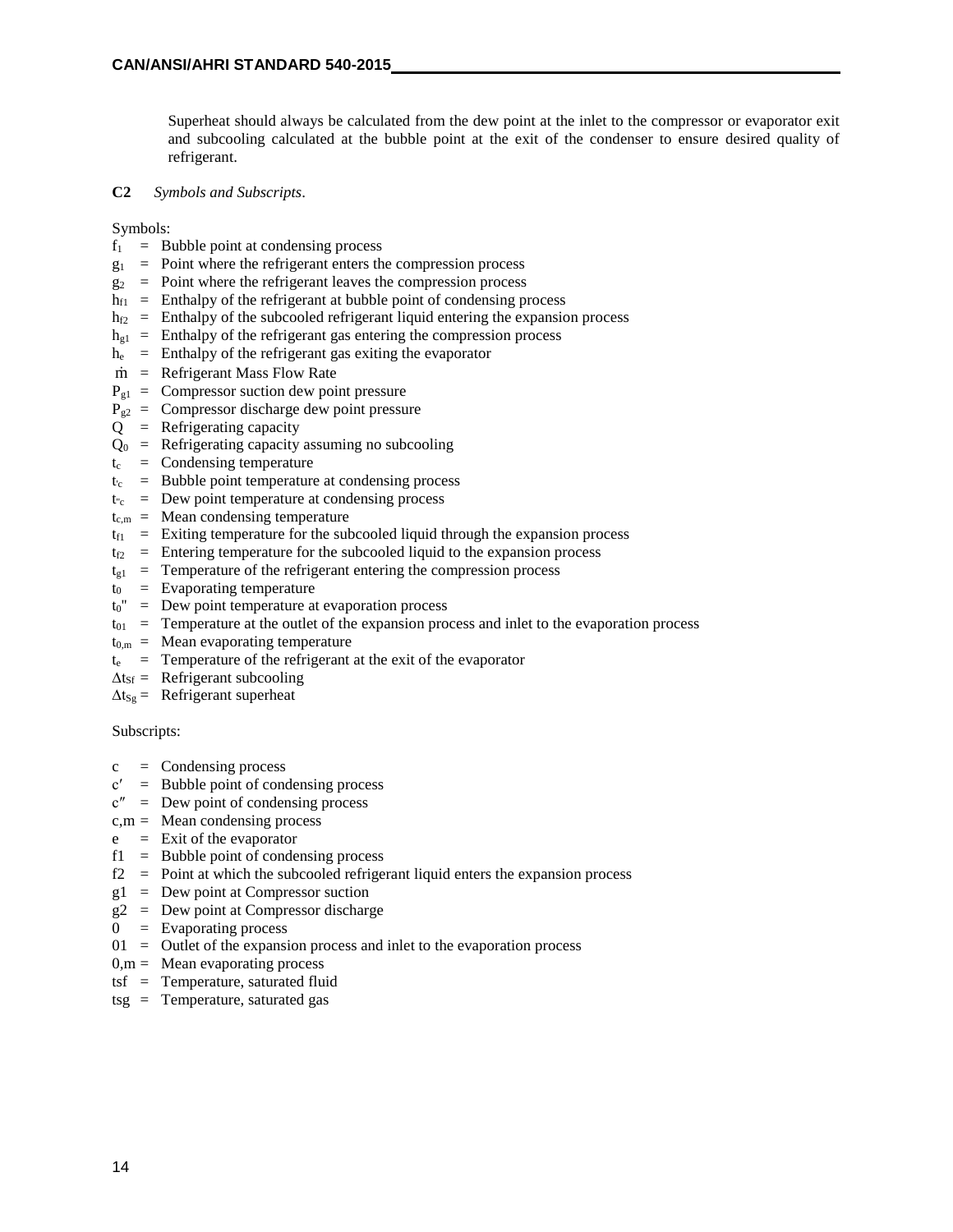# **APPENDIX D. SUPERHEAT CORRECTION – INFORMATIVE**

**D1** *Mass Flow Correction*. Testing Compressors over the entire Published Operating Envelope at various superheat is impractical in most cases. Mass flows can be adjusted for various superheats by using the change in suction density. The formula below, referenced from a 1981 A. E. Dabiri and C. K. Rice publication in ASHRAE Transactions and a 2009 B. Shen, J. E. Braun, and E. A. Groll publication in the International Journal of Refrigeration (see Sections B1.1 and B1.2 of Appendix B), provides a calculation typically used to adjust the mass flow at different superheats. A change of superheat has negligible impact on power consumption.

 $\dot{m}$  corrected = { 1 + F<sub>v</sub> [( $v$ <sub>rated</sub> /  $v$ <sub>corrected</sub>) – 1] } •  $\dot{m}$  $l$  rated  $D1$ 

Where:

| $F_v$           | = Volumetric efficiency correction factor – the correction factor will vary based on volumetric |
|-----------------|-------------------------------------------------------------------------------------------------|
|                 | efficiency of the compression technology used, a value of one $(1)$ can be used for an          |
|                 | approximation. Contact the manufacturer for a more precise value.                               |
|                 | $\dot{m}$ corrected = Refrigerant Mass Flow Rate at suction condition, lbm/h, kg/s              |
| $\dot{m}$ rated | $=$ Refrigerant Mass Flow Rate at rated superheat, lbm/h, kg/s                                  |
| Vcorrected      | = Specific volume at suction condition, $ft^3/lb$ , $m^3/kg$                                    |
| Vrated          | $=$ Specific volume at rated condition, ft <sup>3</sup> /lb, m <sup>3</sup> /kg                 |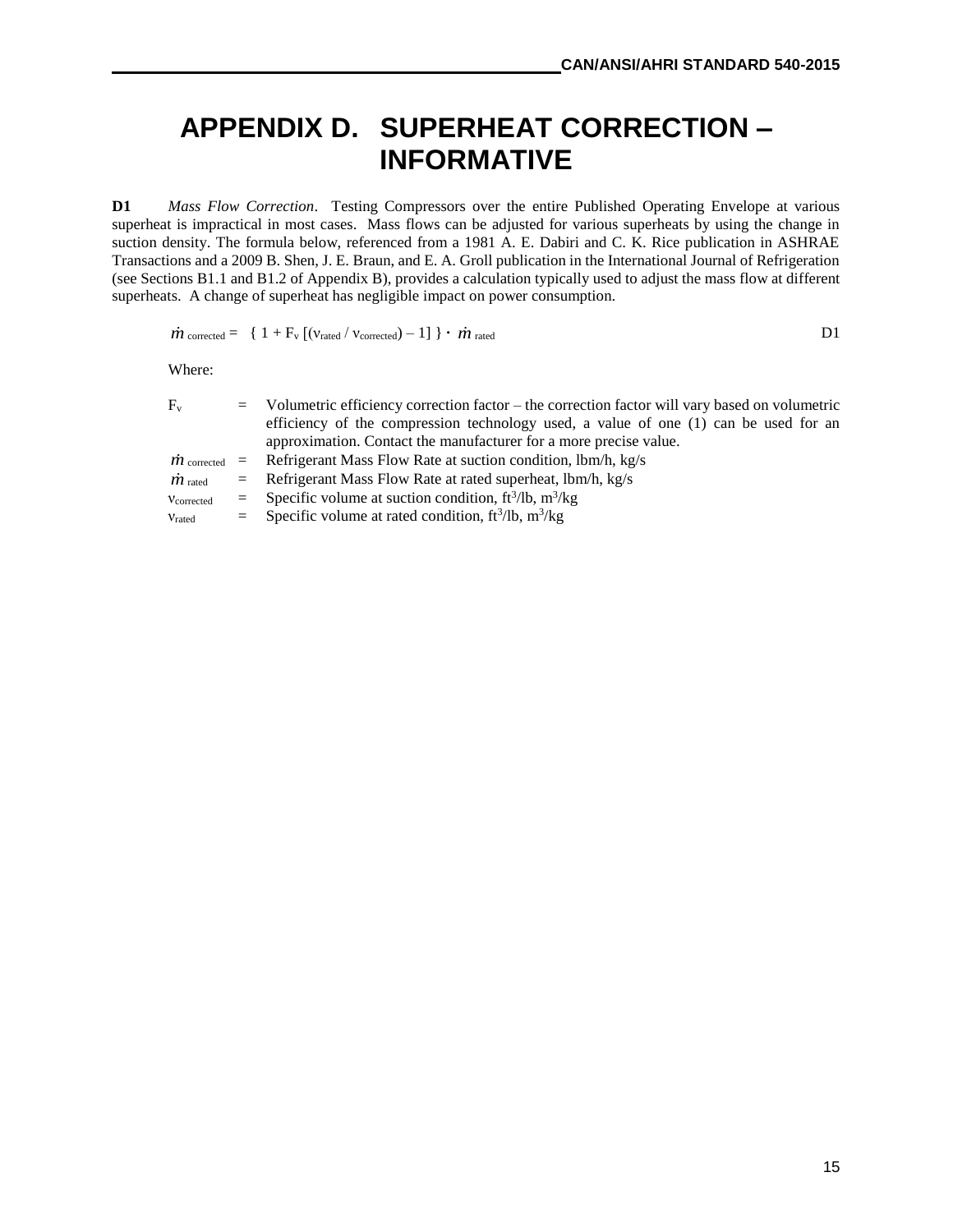# **APPENDIX E. HISTORICAL RATING CONDITIONS – INFORMATIVE**

**E1** *Historical Rating Conditions.* The historical rating conditions shown in this appendix have been included from the previous version of the standard (AHRI Standard 540-2004) to provide historical reference.

**E1.1** *Historical Rating Conditions for Compressors Used in Commercial Refrigeration Applications*. The rating when operated under one of the historical reference rating conditions presented in Table E1.

|              | Table E1. Historical Rating Conditions for Compressors Used in Commercial<br>Refrigeration Applications (Based on 95°F, 35°C Ambient Temperature Surrounding the<br>Compressor) <sup>1</sup> |                    |                      |                                            |                 |                                               |                 |                 |
|--------------|----------------------------------------------------------------------------------------------------------------------------------------------------------------------------------------------|--------------------|----------------------|--------------------------------------------|-----------------|-----------------------------------------------|-----------------|-----------------|
|              | <b>Suction Dew Point</b><br>Temperature                                                                                                                                                      | Compressor<br>Type |                      | Discharge Dew<br><b>Point Temperatures</b> |                 | <b>Return Gas</b><br>Temperature <sup>3</sup> |                 | Subcooling      |
| $\mathrm{P}$ | $\rm ^{\circ}C$                                                                                                                                                                              |                    | $\mathrm{^{\circ}F}$ | $\rm ^{\circ}C$                            | $\rm ^{\circ}F$ | $\rm ^{\circ}C$                               | $\rm ^{\circ}F$ | $\rm ^{\circ}C$ |
| 45           | 7.2                                                                                                                                                                                          | All                | 130                  | 54.4                                       | 65              | 18                                            | 15              | 8.3             |
| 20           | $-6.7$                                                                                                                                                                                       | Al1 <sup>2</sup>   | 120                  | 48.9                                       | $40/65^{2,3}$   | $4.4/18^{2,3}$                                | $\Omega$        | $\Omega$        |
| $-10$        | $-23$                                                                                                                                                                                        | Hermetic           | 120                  | 48.9                                       | 40              | 4.4                                           | $\Omega$        | $\Omega$        |
| $-25$        | $-32$                                                                                                                                                                                        | Al1 <sup>2</sup>   | 105                  | 40.6                                       | $40/65^{2,3}$   | $4.4/18^{2,3}$                                | $\Omega$        | $\Omega$        |
| -40          | $-40$                                                                                                                                                                                        | Al1 <sup>2</sup>   | 105                  | 40.6                                       | $40/65^{2,3}$   | $4.4/18^{2,3}$                                | $\Omega$        | $\Omega$        |

Notes:

1) If airflow across the Compressor is used to determine ratings, it should be specified by the compressor manufacturer.

2) For Hermetic Refrigerant Compressors, 40°F, 4.5°C return gas temperature should be used.

3) For accessible Hermetic Refrigerant Compressors with external drives of accessible type, 65°F, 18.5°C return gas temperature should be used.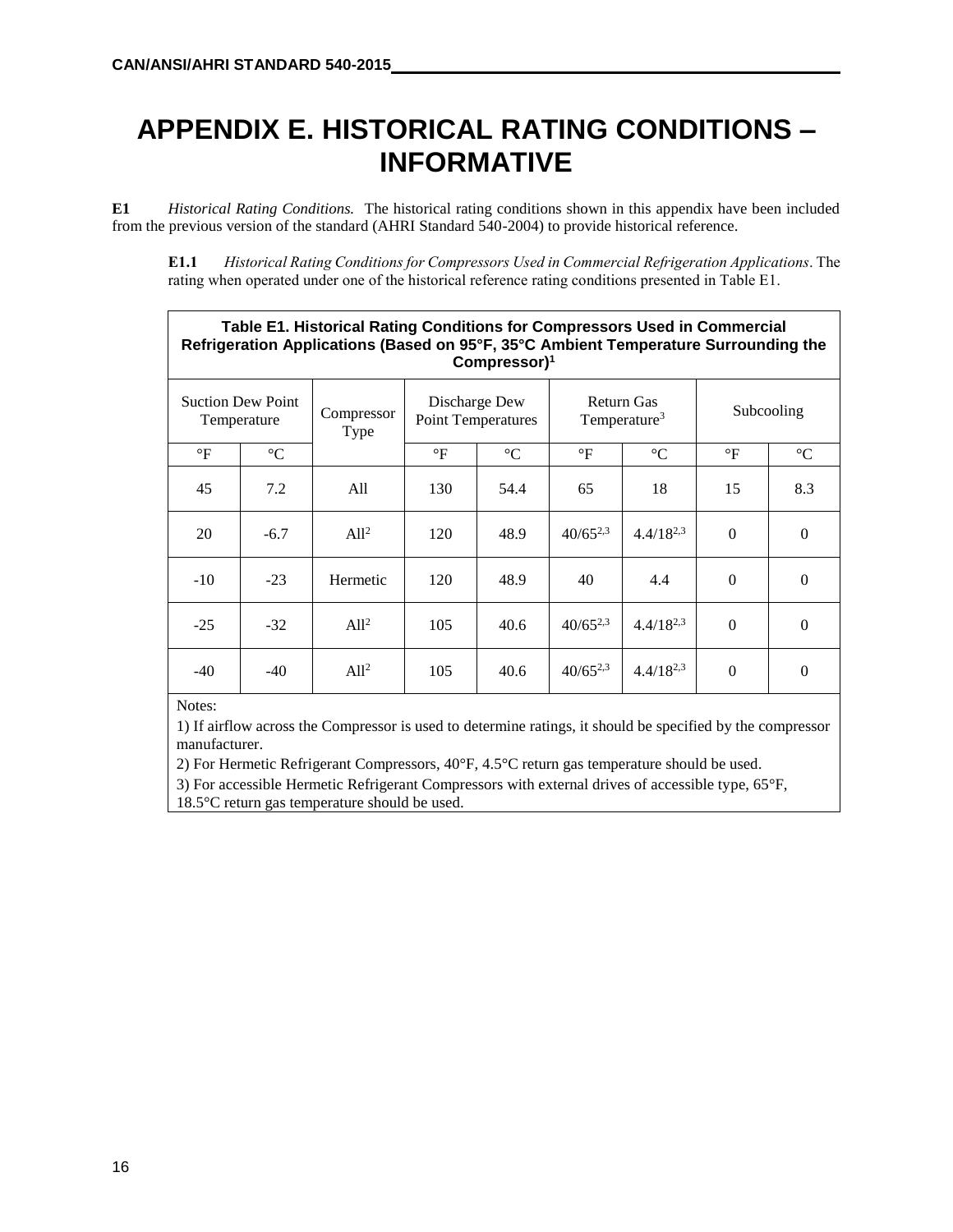٦

|                             | Table E2. Historical Rating Conditions for Compressors Used In Air Conditioners and<br>Heat Pumps (Based on 95°F, 35°C Ambient Temperature Surrounding the<br>Compressor) <sup>1,2</sup> |                                         |                 |                                    |                 |                                  |                 |
|-----------------------------|------------------------------------------------------------------------------------------------------------------------------------------------------------------------------------------|-----------------------------------------|-----------------|------------------------------------|-----------------|----------------------------------|-----------------|
| Rating<br><b>Test Point</b> | Intended Use                                                                                                                                                                             | <b>Suction Dew Point</b><br>Temperature |                 | Discharge Dew<br>Point Temperature |                 | <b>Return Gas</b><br>Temperature |                 |
|                             |                                                                                                                                                                                          | $\circ$ F                               | $\rm ^{\circ}C$ | $\circ$ F                          | $\rm ^{\circ}C$ | $\circ$ F                        | $\rm ^{\circ}C$ |
| A                           | Air Source<br>(Cooling)                                                                                                                                                                  | 45                                      | 7.2             | 130                                | 54.4            | 65                               | 18              |
| B                           | Air Source<br>(Cooling)                                                                                                                                                                  | 45                                      | 7.2             | 115                                | 46.1            | 65                               | 18              |
| $\mathcal{C}$               | Air Source (Heating<br>$&$ Cooling)                                                                                                                                                      | 45                                      | 7.2             | 100                                | 37.8            | 65                               | 18              |
| D                           | Air Source<br>(Heating)                                                                                                                                                                  | 30                                      | $-1.1$          | 110                                | 43.3            | 50                               | 10              |
| Е                           | Air Source<br>(Heating)                                                                                                                                                                  | 5                                       | $-15$           | 95                                 | 35              | 25                               | $-3.9$          |
| F                           | Air Source<br>(Cooling)                                                                                                                                                                  | 45                                      | 7.2             | 80                                 | 27              | 65                               | 18              |
| G                           | Air Source<br>(Heating)                                                                                                                                                                  | 35                                      | 1.7             | 90                                 | 32              | 55                               | 13              |
| H<br>Notor:                 | <b>Water Source</b><br>(Cooling $&$<br>Heating)                                                                                                                                          | 45                                      | 7.2             | 120                                | 48.9            | 65                               | 18              |

**E1.2** *Historical Rating for Compressors Used in Air-conditioners and Heat Pumps*. The ratings when operated under one of the historical rating conditions presented in Table E2.

Notes:

 $\mathbf{r}$ 

1) If airflow across the Compressor is used to determine ratings, it should be specified by the compressor manufacturer.

2) For all conditions, 15°F, 8.3°C subcooling should be used.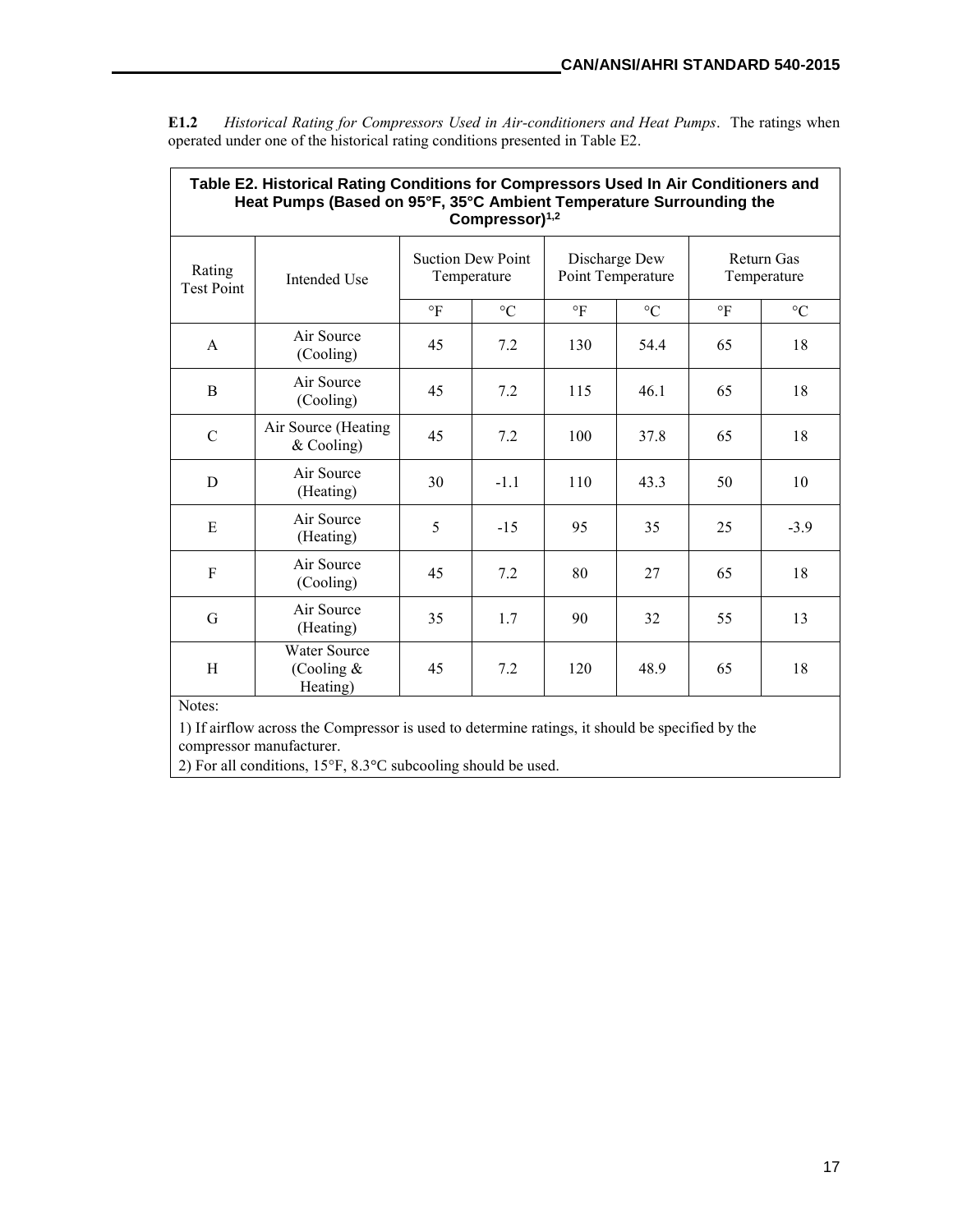# **APPENDIX F. VERIFICATION OF PUBLISHED RATINGS FOR BATCHES OF EQUIPMENT – INFORMATIVE**

**F1** *General Discussion*. To characterize the performance of a Batch of Equipment, it is necessary to provide an estimate of the average performance for the batch and to also provide information on the uncertainty that can be expected. The uncertainty is the result of a number of factors that include manufacturing/product tolerances, testing procedures, instrument accuracies, random variation during testing in a given lab and random variation between different testing locations. In this standard, additional uncertainty is introduced when using a regression model to represent the performance over the entire operating envelop using a curve fit of a limited set of data.

The total uncertainty is generally assumed to follow a normal distribution and can therefore be described in terms of a total standard deviation or the percentage of the batch that falls within a specified uncertainty limit. Historically, this standard has not addressed the verification for a Batch of Equipment explicitly as it has not provided specific expectations or guidance regarding the interpretation of the Published Ratings relative to the average value for the batch and the total standard deviation for the batch. Very accurate estimates of the average values and standard deviations for a batch over an operating envelop can be difficult, time consuming, and expensive to obtain and so the verification process should represent a reasonable balance between the accuracy of the published ratings and to cost to develop them. The purpose of this appendix is to provide additional information and a proposed method to verify Published Ratings for a Batch of Equipment.

**F2** *Verification Requirements*. The Published Ratings provide an estimate of the average value for the Batch of Equipment. The uncertainty is represented by a normal distribution and expressed in terms of a total standard deviation and is quantified by specifying the portion of the batch which is expected to be within the uncertainty limit. To verify the Published Ratings, verification test results should meet the acceptability requirements given below. This standard uses the verification process described in ISO 7574 which is based on information from ISO 3951 and ISO 3534. There are two cases to be considered when verifying Published Ratings for a batch. In the first case, the product design is complex and/or product production volume is small so testing of multiple samples may not be practicable. For this case, published data will be verified using a single sample. In the second case, the product design is reasonably simple and production volumes are reasonably large so that the testing of multiple samples is practicable. For this case, published ratings will be verified using a sample size of three.

**F3** *Rating Uncertainties*. For verification purposes, it is necessary to specify both an uncertainty limit and the size of the portion that can be expected to fall within the limit. The uncertainty limits are given in Table F1 and for this standard it is assumed that 95% of the batch will fall within these limits. Given the uncertainty limit, the size of the portion of the batch within the limit, and the distribution, it is possible to calculate the corresponding total standard deviation which is given in Table F2. The total standard deviation includes all of the uncertainties listed above. The actual product performance may or may not match the assumption used in the verification process. To the extent that a manufacturer's product performs at a level equal to or better than the assumptions made in the standard then the risk to the manufacturer and consumer will be equal to or less than the risks defined in the standard. To the extent that the product performs at a level worse than the assumptions made in this standard, then the risks will be higher. The actual level of performance required by a particular customer for a particular application is the responsibility of the manufacturer and customer. This allows the manufacturer and customer to properly balance the cost and effort to develop the published information with the actual requirements for a given application.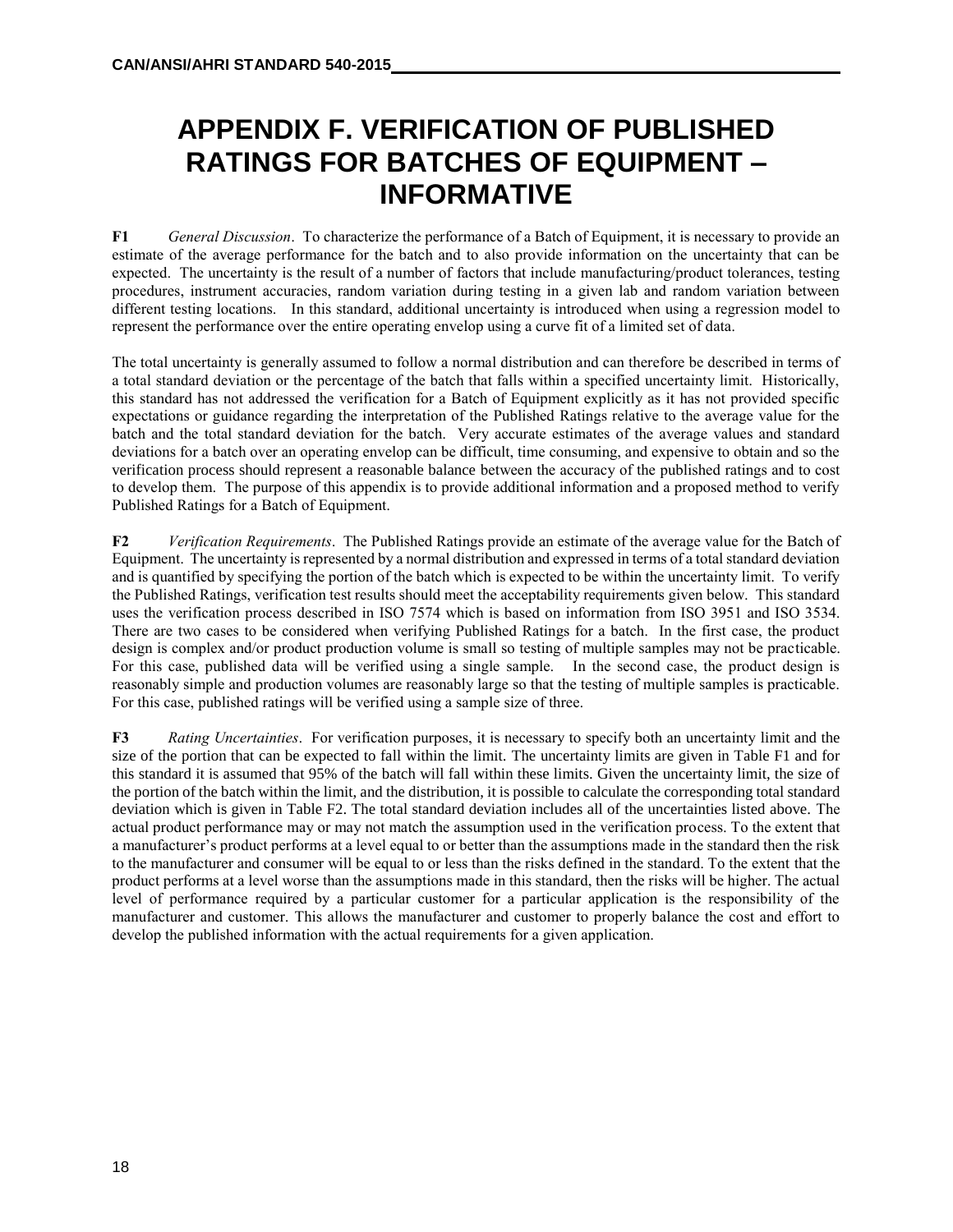| Table F1. Rating Uncertainty Limits for the Verification of Published Ratings of<br><b>Batches of Equipment</b> |          |          |          |  |  |  |
|-----------------------------------------------------------------------------------------------------------------|----------|----------|----------|--|--|--|
| <b>Published Rating</b>                                                                                         | Region 1 | Region 2 | Region 3 |  |  |  |
| Minimum Refrigerant<br>Mass Flow, lbm/h, kg/s                                                                   | 90%      | 92.5%    | 95%      |  |  |  |
| Minimum Refrigerating<br>Capacity, Btu/h, W                                                                     | 90%      | 92.5%    | 95%      |  |  |  |
| Maximum Power Input,<br>W. W                                                                                    | 110%     | 107.5%   | 105%     |  |  |  |

| Table F2. Total Standard Deviations Associated with the Rating Uncertainty<br>Limits for the Verification of Published Ratings of Batches of Equipment |     |  |  |  |
|--------------------------------------------------------------------------------------------------------------------------------------------------------|-----|--|--|--|
| Uncertainty Limit<br><b>Total Standard Deviation</b>                                                                                                   |     |  |  |  |
| 5%                                                                                                                                                     | 3.0 |  |  |  |
| 7.5%                                                                                                                                                   | 4.6 |  |  |  |
| 10%                                                                                                                                                    | 6.1 |  |  |  |
|                                                                                                                                                        |     |  |  |  |

**F4** *Verification Risk*. A statistically based sampling approach requires the definition of a level of risk or confidence level. The verification process is based on a 95% probability of acceptance of the verification test, if no more than 6.5% of values are outside of the appropriate uncertainty limit.

**F5** *Verification for a Batch of Equipment Using a Single Compressor*. Determine the measured performance value  $V_m$  in accordance with Section 4. If  $V_m$  is within the acceptance criteria given in Table F3, the Published Rating is verified. Note that for this case with a sample size of one, the acceptance criteria is equivalent to the uncertainty limits given in Table F1.

| Table F3. Acceptance Criteria for the Verification of Published Ratings Using a<br>Sample Size of 1 |          |          |          |  |  |
|-----------------------------------------------------------------------------------------------------|----------|----------|----------|--|--|
| <b>Published Rating</b>                                                                             | Region 1 | Region 2 | Region 3 |  |  |
| Minimum Refrigerant<br>Mass Flow, $lbm/h$ , $kg/s$                                                  | 90%      | 92.5%    | 95%      |  |  |
| Minimum Refrigerating<br>Capacity, Btu/h, W                                                         | 90%      | 92.5%    | 95%      |  |  |
| Maximum Power Input,<br>W. W                                                                        | 110%     | 107.5%   | 105%     |  |  |

**F6** *Verification for a Batch of Equipment Using a Sample Size of 3*. A sample size of n=3 is taken at random from the batch. The measured performance values  $V_i$  are determined in accordance with Section 4 and the average value for the sample is calculated using Equation F1.

$$
V_{avg} = \frac{1}{n} \sum_{i=1}^{n} V_i
$$